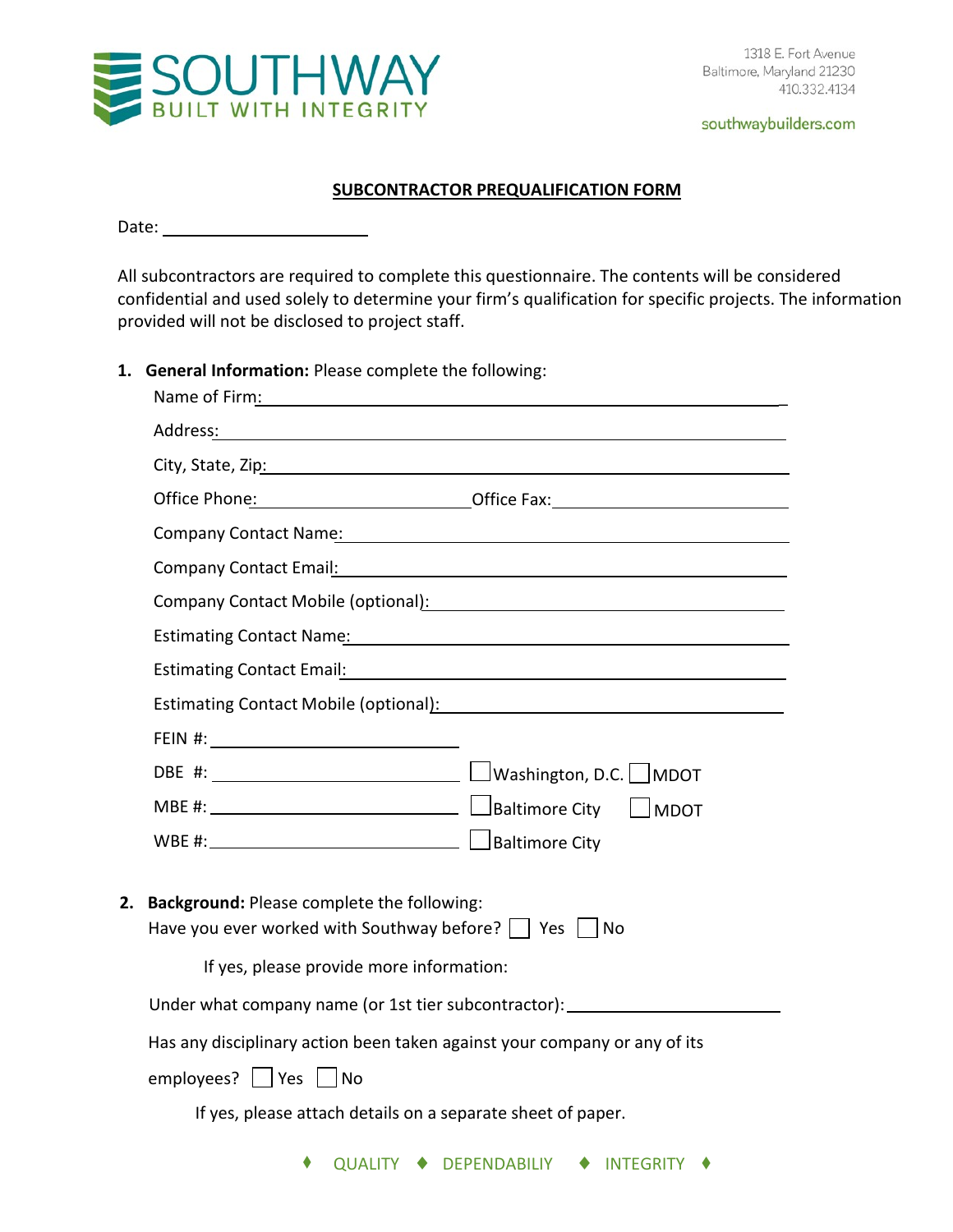

If you have worked with Southway in the past, please provide additional information:

|    | Preconstruction -                                                                                                                                                                                                              |
|----|--------------------------------------------------------------------------------------------------------------------------------------------------------------------------------------------------------------------------------|
|    | Project Name: - The Contract of the Contract of the Contract of the Contract of the Contract of the Contract of the Contract of the Contract of the Contract of the Contract of the Contract of the Contract of the Contract o |
|    | Project Manager: ____________                                                                                                                                                                                                  |
|    | Contract Awarded? $\Box$ Yes $\Box$ No                                                                                                                                                                                         |
|    | Completed or Current -                                                                                                                                                                                                         |
|    |                                                                                                                                                                                                                                |
|    |                                                                                                                                                                                                                                |
|    |                                                                                                                                                                                                                                |
|    |                                                                                                                                                                                                                                |
|    | Has your company ever operated under a different name? $\Box$ Yes $\Box$ No                                                                                                                                                    |
|    | If yes, please provide previous company(s) names and reason for change: ________                                                                                                                                               |
|    |                                                                                                                                                                                                                                |
|    |                                                                                                                                                                                                                                |
|    | How many construction projects does your company perform annually: ____________                                                                                                                                                |
|    |                                                                                                                                                                                                                                |
|    |                                                                                                                                                                                                                                |
|    |                                                                                                                                                                                                                                |
| 3. | <b>Company Profile:</b>                                                                                                                                                                                                        |
|    | Please provide your company type:                                                                                                                                                                                              |
|    | Subcontractor - Furnish & Install                                                                                                                                                                                              |
|    | Subcontractor - Install Only                                                                                                                                                                                                   |
|    | $\Box$ Supplier – Materials Only                                                                                                                                                                                               |
|    |                                                                                                                                                                                                                                |
|    |                                                                                                                                                                                                                                |
|    | How many members do you have on your construction crew?                                                                                                                                                                        |
|    |                                                                                                                                                                                                                                |
|    | If applicable, what company(s) do you subcontract with? ________________________                                                                                                                                               |
|    |                                                                                                                                                                                                                                |
|    |                                                                                                                                                                                                                                |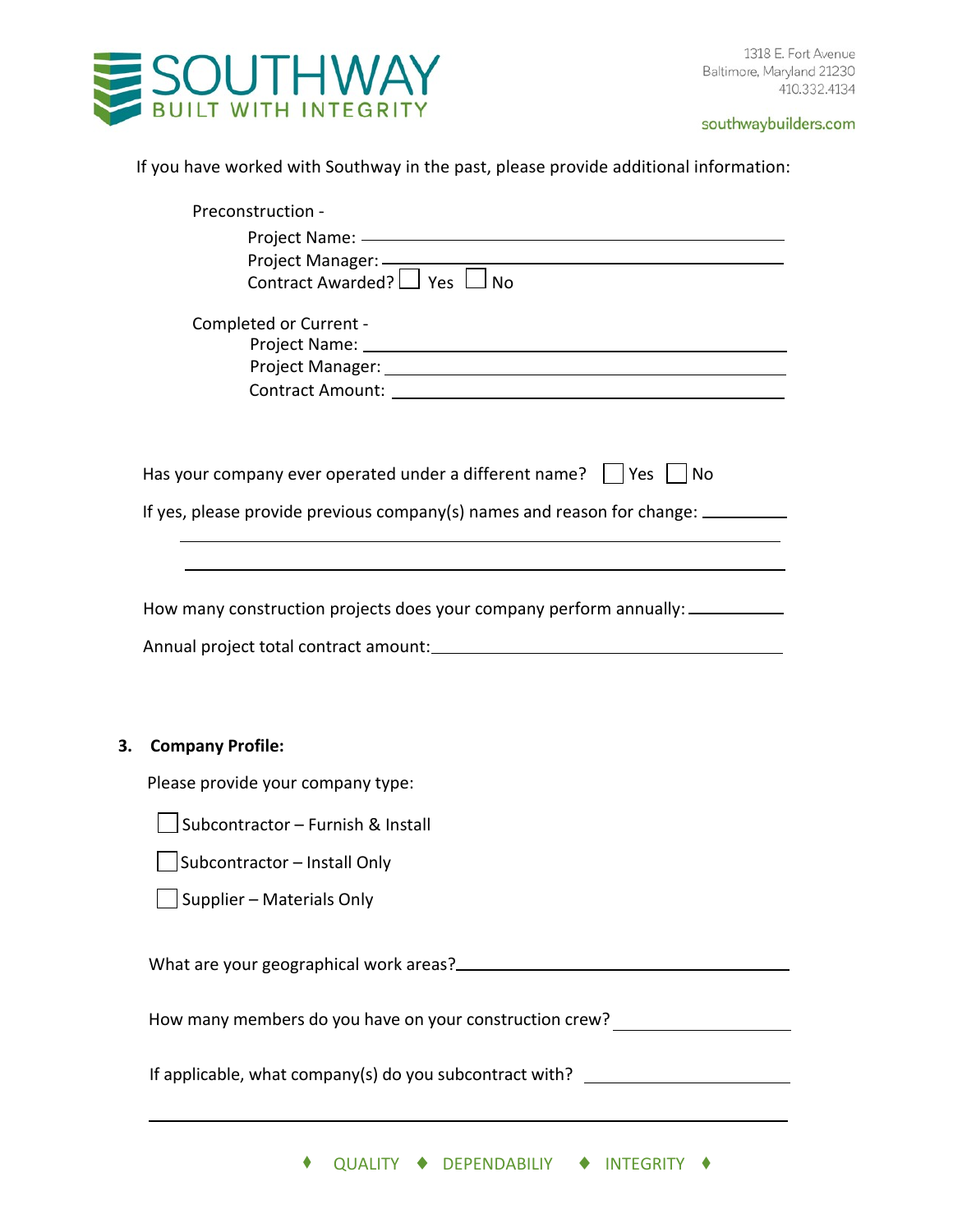

| What is your wheelhouse type project? Select all that apply: |  |
|--------------------------------------------------------------|--|
|                                                              |  |

| <b>Commercial New Construction</b>                       |               | Multifamily Renovation                 |
|----------------------------------------------------------|---------------|----------------------------------------|
| <b>Commercial Renovation</b>                             |               | Multifamily New Construction w/ Podium |
| Schools                                                  |               | <b>Tenant in Place</b>                 |
| Multifamily New Construction Slab on Grade               |               | <b>Scattered Site Gut Rehab</b>        |
| Other                                                    |               |                                        |
|                                                          |               |                                        |
| What is your preferred single project size? (check one): |               |                                        |
| \$250k & below                                           | \$750k - \$1m |                                        |
| \$250k - \$500k                                          | \$1m or more  |                                        |
| \$500k - \$750k                                          |               |                                        |
|                                                          |               |                                        |

# **4. Bonding Information:**

## **5. Work Classifications:**

Wage Scale Work (check one):

Perform wage scale work only

 $\Box$  Do not perform wage scale work

 $\Box$  Both wage scale and non-wage scale work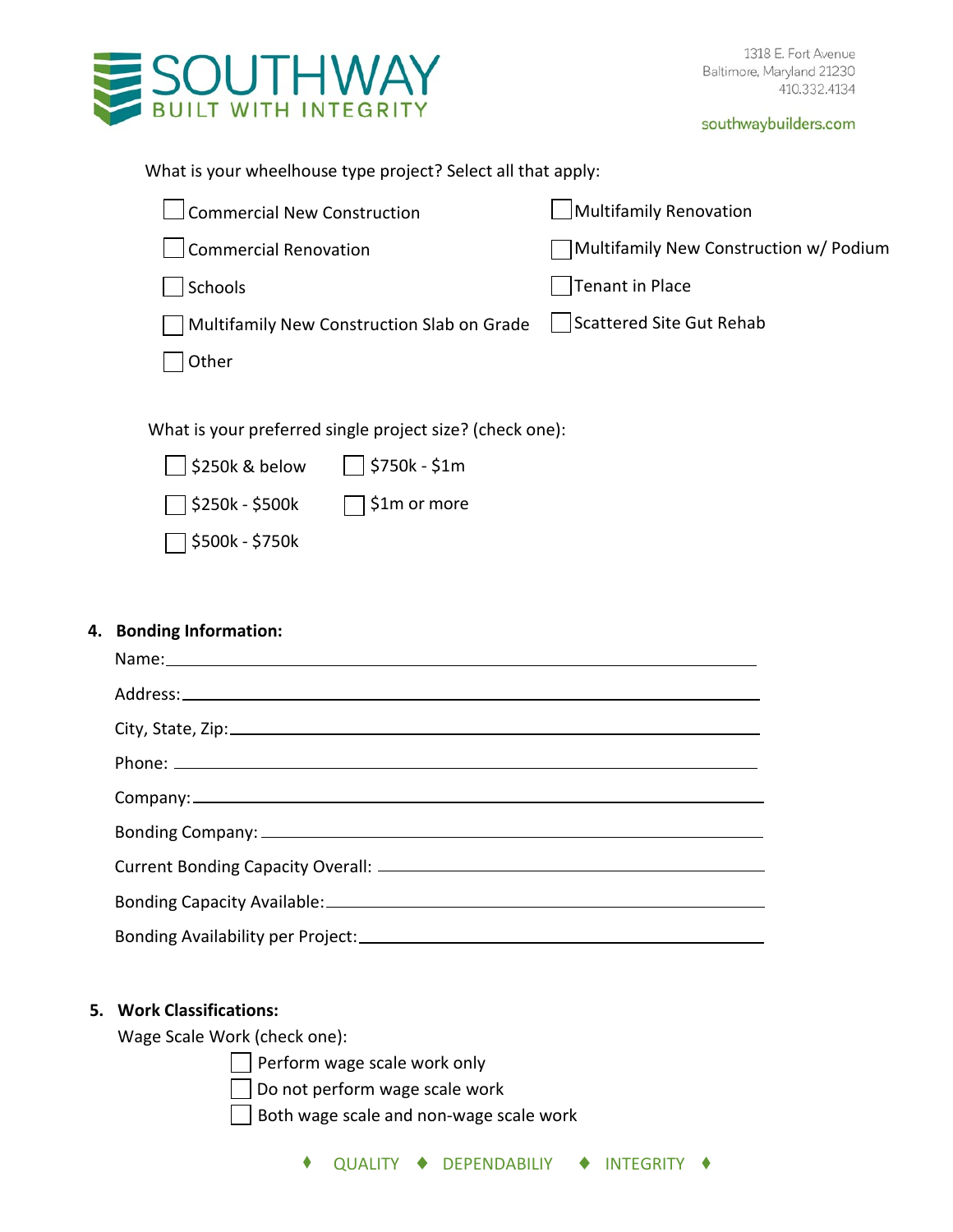

**6. License Information**: Please provide all trade and professional licenses, if any, required for you to perform your services:

| Type of License/Name on License                                                                                                                                                                                                | State | License Number | Expiration |
|--------------------------------------------------------------------------------------------------------------------------------------------------------------------------------------------------------------------------------|-------|----------------|------------|
|                                                                                                                                                                                                                                |       |                |            |
|                                                                                                                                                                                                                                |       |                |            |
|                                                                                                                                                                                                                                |       |                |            |
|                                                                                                                                                                                                                                |       |                |            |
| Organization: Please indicate your firm's legal structure:<br>7.<br>This firm is a :                                                                                                                                           |       |                |            |
| C Corporation S Corporation                                                                                                                                                                                                    |       |                |            |
| Partnership   Sole Proprietor                                                                                                                                                                                                  |       |                |            |
| Limited Liability Company                                                                                                                                                                                                      |       |                |            |
|                                                                                                                                                                                                                                |       |                |            |
| Corporate Officers (President, Treasurer, Secretary, etc.):                                                                                                                                                                    |       |                |            |
|                                                                                                                                                                                                                                |       |                |            |
| Title: Title: The Commission of the Commission of the Commission of the Commission of the Commission of the Commission of the Commission of the Commission of the Commission of the Commission of the Commission of the Commis |       |                |            |
| Name: Name and the state of the state of the state of the state of the state of the state of the state of the state of the state of the state of the state of the state of the state of the state of the state of the state of |       |                |            |
|                                                                                                                                                                                                                                |       |                |            |
|                                                                                                                                                                                                                                |       |                |            |

List the categories of work your company performs with its own forces: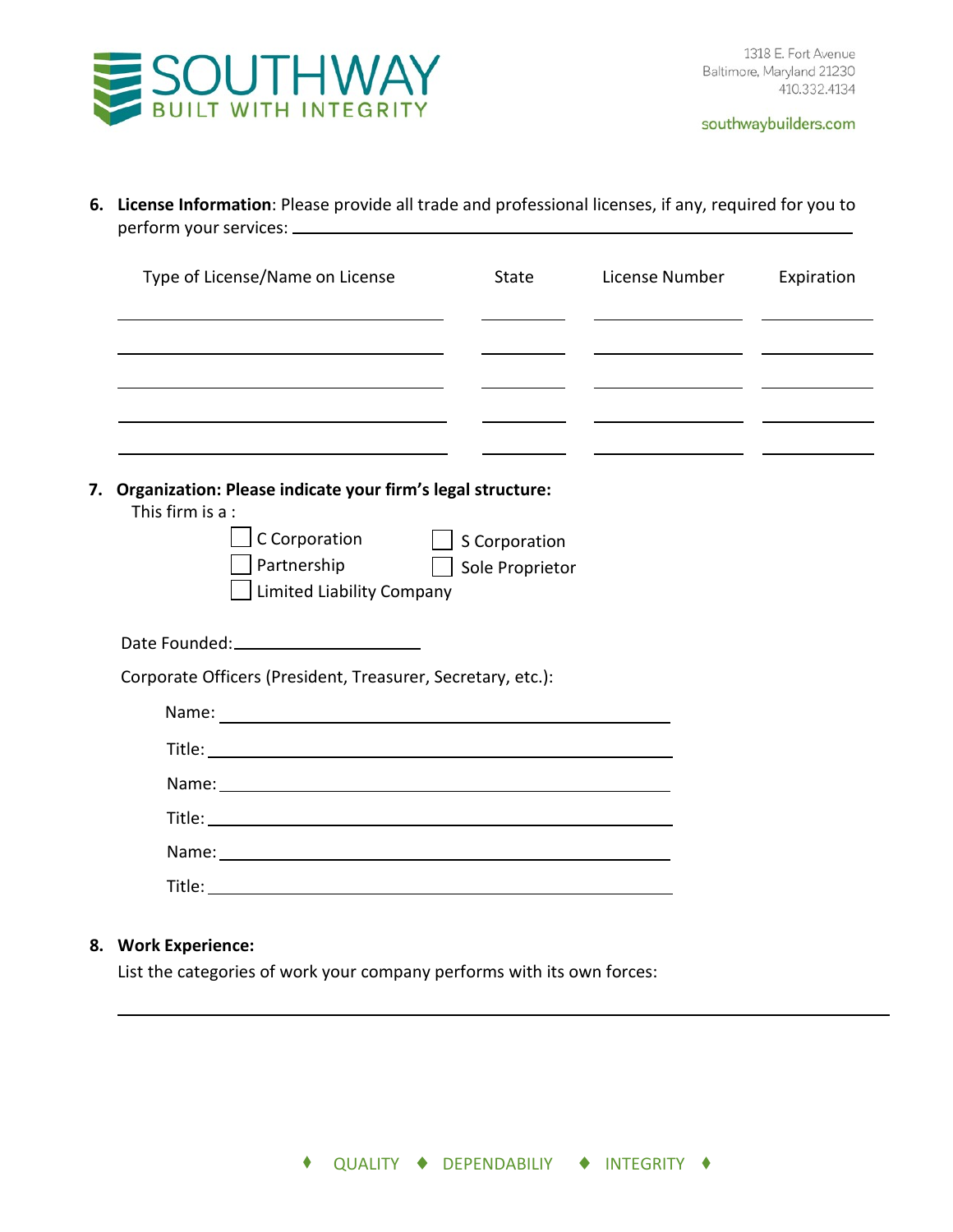

| 9. Claims & Suits: If the answer to any of the questions below is yes, please attach details on a separate |
|------------------------------------------------------------------------------------------------------------|
| sheet of paper:                                                                                            |

Has your organization ever failed to complete a work awarded to it?  $\Box$  Yes  $\Box$  No

Are there any judgments, claims, arbitration proceedings or suits pending or outstanding against your organization or its officers within the past five  $(5)$  years?

Has your organization filed any law suits or requested arbitration with regard to construction contracts within the last 5 years? No within the last 5 years?

Within the last five (5) years, has any officer or principal of your organization ever been an officer or principal of another organization when it failed to complete a construction contract?  $\vert \vert$  Yes  $\vert \vert$  No

| 10. Safety: Does your organization have a safety program?<br>If yes, please attach the Table of Contents from the program description.                                          | Yes | No. |
|---------------------------------------------------------------------------------------------------------------------------------------------------------------------------------|-----|-----|
| EMR Rating for the past three (3) years: Year______; ______Year______; _________ Year_____; ______                                                                              |     |     |
| Has your company had any OSHA recordable incidents over the past 3 years? $\vert$ $\vert$ Yes $\vert$ $\vert$ No<br>If yes, please attach details on a separate sheet of paper. |     |     |
| Are all your employees trained in safety requirements?       Yes<br>No                                                                                                          |     |     |
|                                                                                                                                                                                 |     |     |

#### **11. Completed Projects:**

List major construction projects your company has in progress:

| 1. Project:<br>the contract of the contract of the contract of the contract of the contract of the contract of the contract of |  |  |  | Owner:                               |  |
|--------------------------------------------------------------------------------------------------------------------------------|--|--|--|--------------------------------------|--|
| <b>Project Contact:</b>                                                                                                        |  |  |  | Architect:                           |  |
| <b>Contract Amount:</b>                                                                                                        |  |  |  | Completion Date:                     |  |
|                                                                                                                                |  |  |  | QUALITY ♦ DEPENDABILIY ♦ INTEGRITY ♦ |  |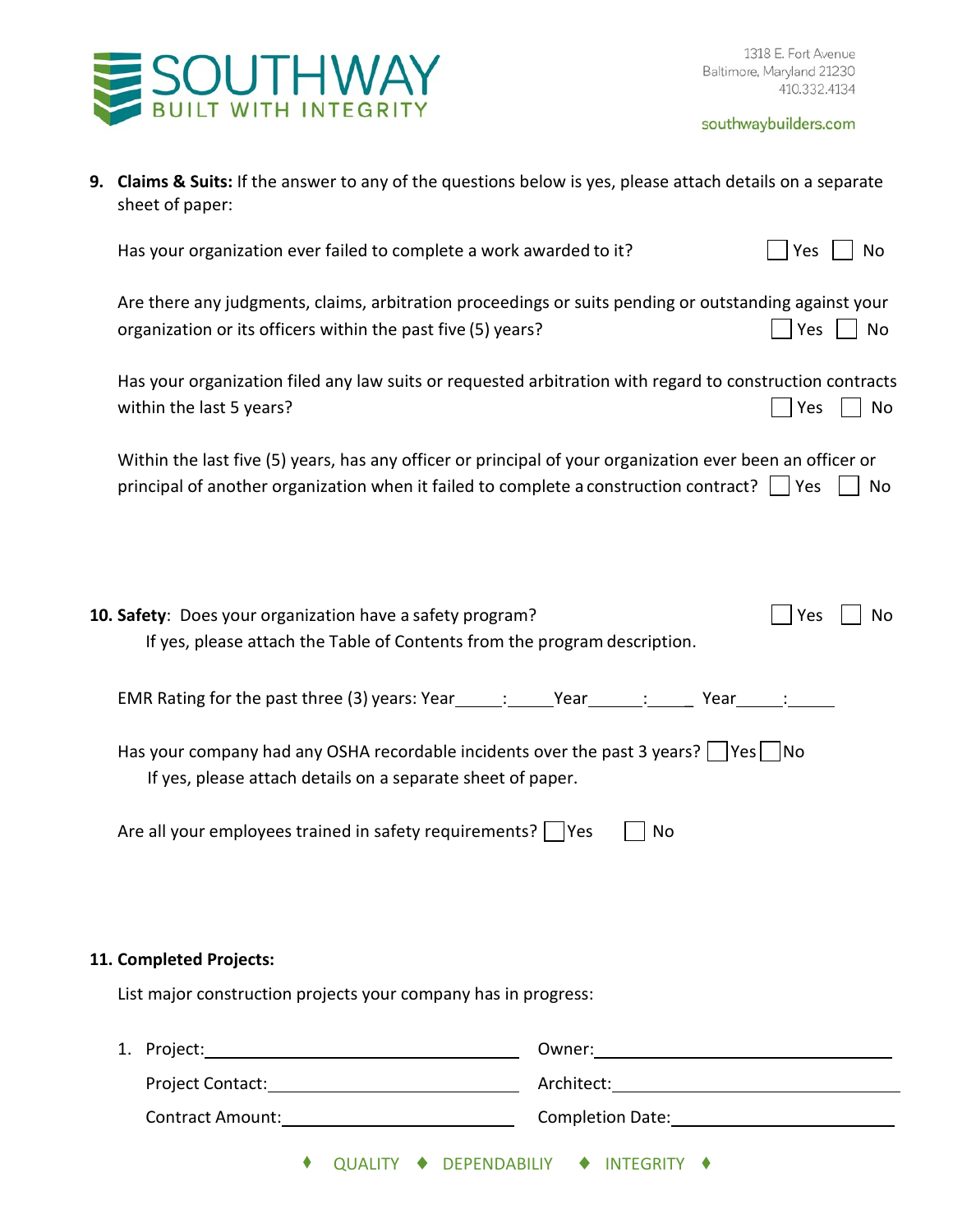

|                                                                                                                                                                                                                                | southwaybuilders.com                                                                       |
|--------------------------------------------------------------------------------------------------------------------------------------------------------------------------------------------------------------------------------|--------------------------------------------------------------------------------------------|
|                                                                                                                                                                                                                                |                                                                                            |
|                                                                                                                                                                                                                                |                                                                                            |
|                                                                                                                                                                                                                                |                                                                                            |
|                                                                                                                                                                                                                                |                                                                                            |
|                                                                                                                                                                                                                                |                                                                                            |
|                                                                                                                                                                                                                                |                                                                                            |
|                                                                                                                                                                                                                                | State average annual amount of construction work performed during the past five (5) years: |
|                                                                                                                                                                                                                                |                                                                                            |
|                                                                                                                                                                                                                                |                                                                                            |
| Contact Name: Name and South Allen Contact Name and Allen Contact Name and Allen Contact Allen Contact Allen Contact Allen Contact Allen Contact Allen Contact Allen Contact Allen Contact Allen Contact Allen Contact Allen C |                                                                                            |
|                                                                                                                                                                                                                                |                                                                                            |
| 12. References:                                                                                                                                                                                                                |                                                                                            |
|                                                                                                                                                                                                                                |                                                                                            |
|                                                                                                                                                                                                                                |                                                                                            |
|                                                                                                                                                                                                                                |                                                                                            |

3. Project Name: Contact Name:

Contact Number:

Contact Email: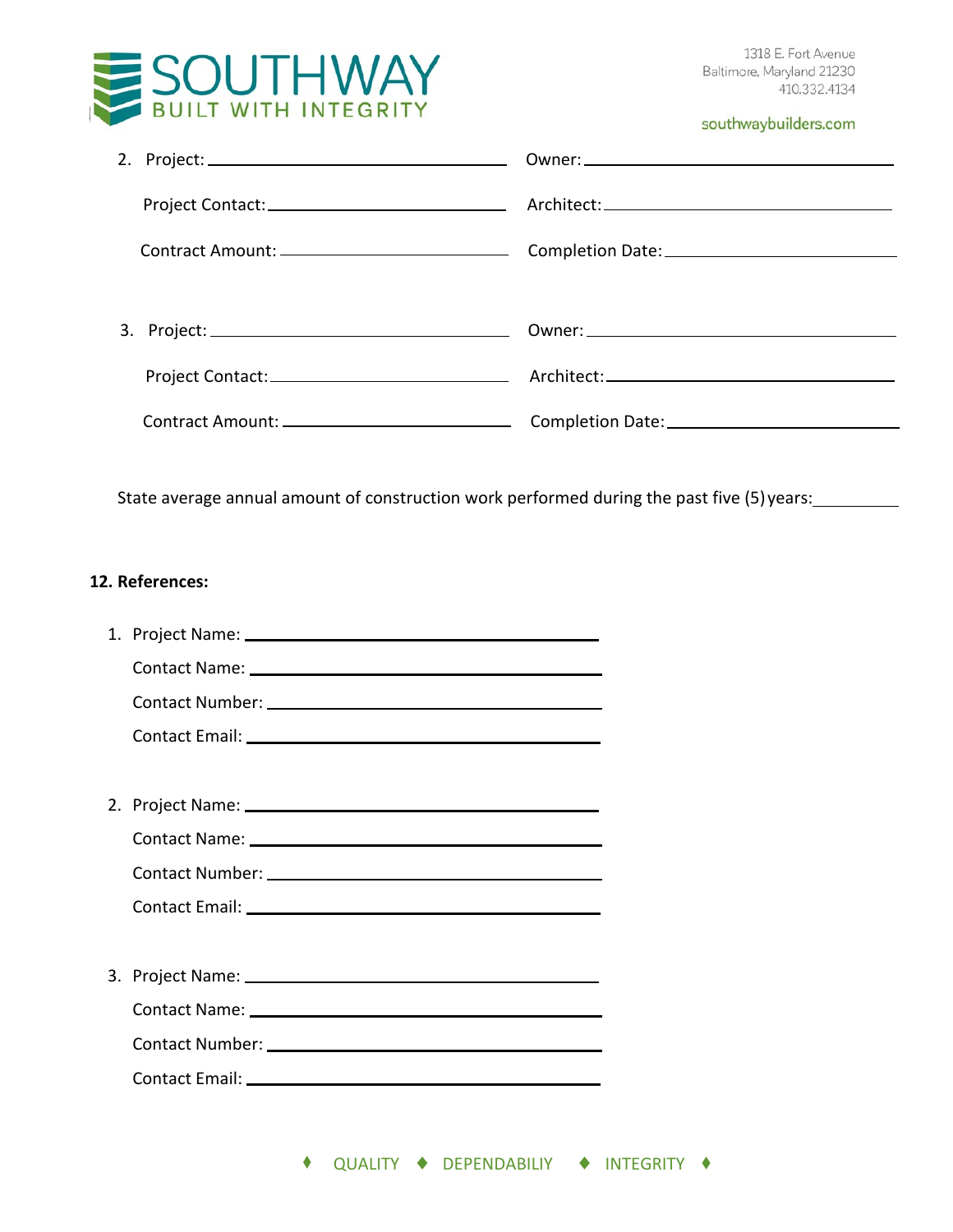# **SOUTHWAY**

southwaybuilders.com

# **13. Required Attachments:**

**-**Letter from bonding company stating bonding capacity if applicable -Certificate of Insurance **(see Attachment A for example)**

# **14. Acknowledgment of Southway Builders Subcontract:**

The undersigned hereby certifies that he/she has reviewed, understands, and agrees with the terms of the Subcontract **(See Attached)**.

Signature: Management of the Signature:

Printed Name:

*\*\* If you do not agree with all the terms listed or have specific comments, please contact Southway's Precon Administrator* 

# **15. Authorization:**

The undersigned hereby certifies that he/she is authorized to execute this document on behalf of said

firm and that the statement(s) contained herein are true:

Signature: when the state of the state of the state of the state of the state of the state of the state of the state of the state of the state of the state of the state of the state of the state of the state of the state o

Printed Name: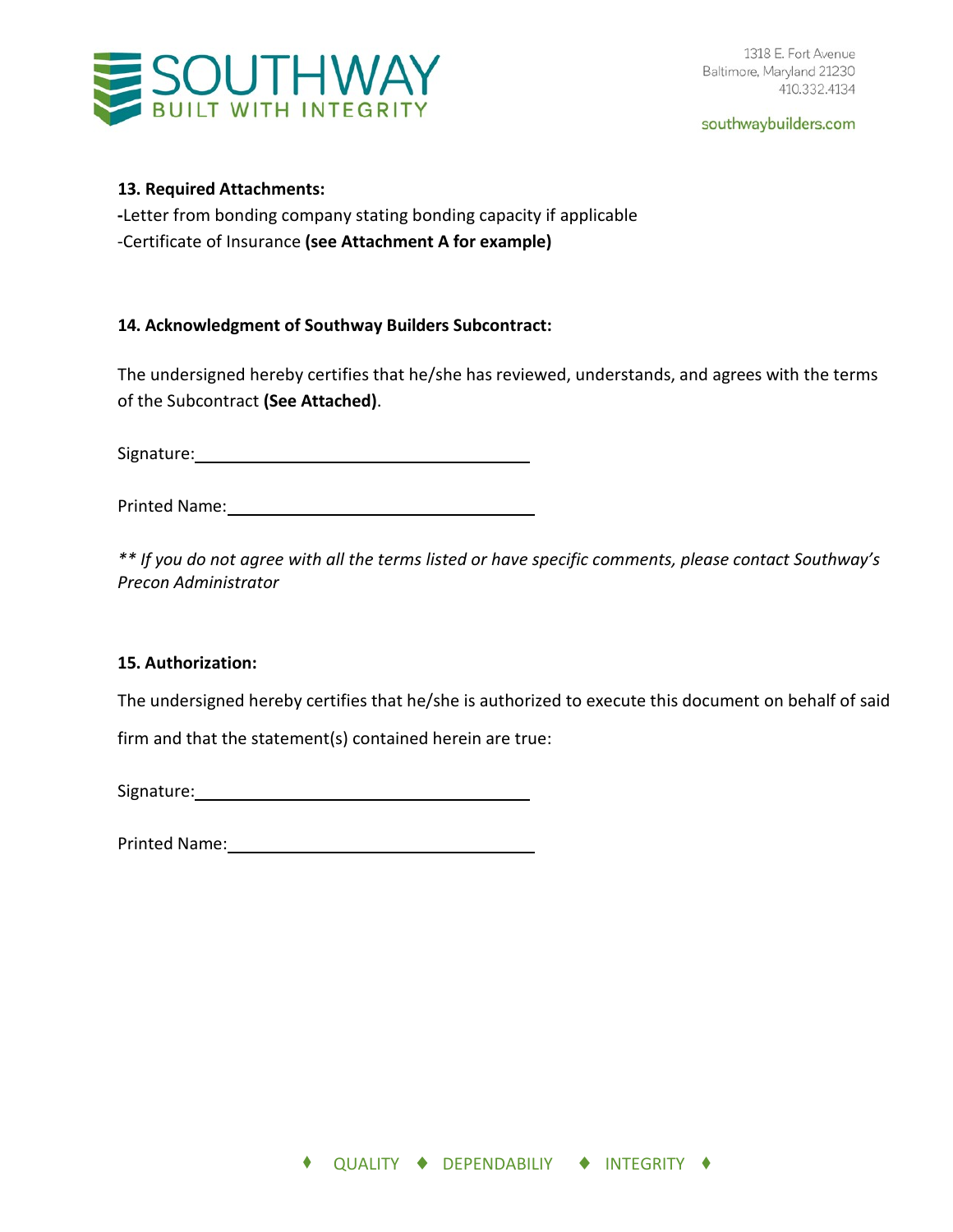# **16. Trades – please choose 3 of your top performing trades:**

|  | 02-000 DEMO - ABATE   | 11-300 APPLIANCES        |
|--|-----------------------|--------------------------|
|  | 03-000 CONCRETE       | 12-300 CABINET - COUNTER |
|  | 03-540 CAST UNDERLAY  | 12-400 FURNISHINGS       |
|  | 04-010 MAS REST       | 13-000 SPEC CONSTR       |
|  | 04-200 MASONRY        | 14-000 ELEVATOR          |
|  | 05-120 STRUC STEEL    | 14-800 SCAFFOLDING       |
|  | 05-500 MISC METALS    | 21-000 SPRINKLER         |
|  | 06-100 ROUGH CARP     | 22-000 PLUMBING          |
|  | 06-200 FIN CARP       | 23-000 HVAC              |
|  | 06-220 MILLWORK       | 26-000 ELECTRICAL        |
|  | 07-100 WATERPROOF     | 31-000 EARTHWORK         |
|  | 07-210 INSULATION     | 31-600 DEEP FOUND        |
|  | 07-300 ROOFING        | 32-120 ASPH PAVING       |
|  | 07-460 SIDING         | 32-160 SITE CONC         |
|  | 08-100 DFH            | 32-310 FENCES            |
|  | 08-410 STOREFRONT     | 32-320 RET WALLS         |
|  | 08-500 WINDOWS        | 32-330 SITE FURN         |
|  | 09-010 PLAST REST     | 32-900 LANDSCAPING       |
|  | 09-210 GYP BOARD      | 33-000 UTILITIES         |
|  | 09-300 TILING         |                          |
|  | 09-650 CARPET - FLOOR |                          |
|  | 09-910 PAINTING       |                          |
|  | 10-140 SIGNAGE        |                          |
|  | 10-200 SPECIALTIES    |                          |
|  | 10-280 ACCESSORIES    |                          |
|  | 11-200 EQUIPMENT      |                          |
|  |                       |                          |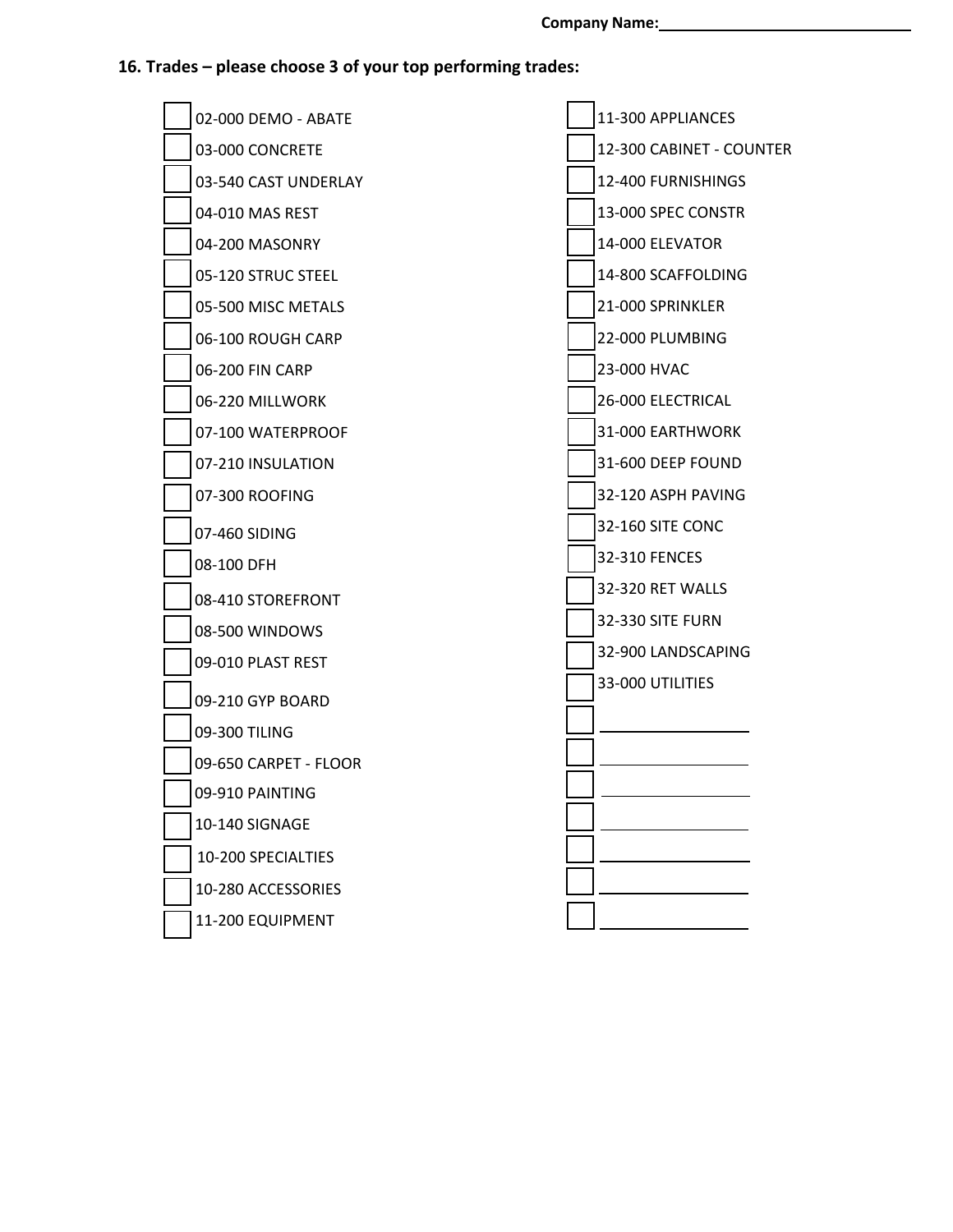# **ATTACHMENT B**

# Insurance Requirements Master Subcontract Agreement All Projects

1. Coverage should be written on standard ISO forms or its equivalent. Carriers should be AM Best rated "A" or better.

| 2. | Worker's Compensation                                                                                                                         |                                                                                                                              |
|----|-----------------------------------------------------------------------------------------------------------------------------------------------|------------------------------------------------------------------------------------------------------------------------------|
|    | a. State or District of Project Location                                                                                                      | Statutory                                                                                                                    |
|    | b. Employer's Liability Including Board                                                                                                       | \$500,000 Each Incident                                                                                                      |
|    | Form and Voluntary Compensation                                                                                                               | \$500,000 Disease, per Employee                                                                                              |
|    |                                                                                                                                               | \$500,000 Disease Policy Limit                                                                                               |
| 3. | Contractor's Liability Insurance including<br>Contractual Liability in the form of Comprehensive<br>General Liability – per project aggregate | \$2,000,000 Products/Completed<br><b>Operations Aggregate</b><br>\$2,000,000 Annual Aggregate<br>$$1,000,000$ per Occurrence |
| 4. | Automobile Liability (Owned, Non-Owned,<br>Leased, or Hired)                                                                                  | $$1,000,000$ per Occurrence                                                                                                  |
| 5. | Umbrella Excess Liability                                                                                                                     | $$1,000,000$ Aggregate<br>$$1,000,000$ per Occurrence                                                                        |

#### Notes:

- 1. Southway Builders, Inc. shall be added as an Additional Insured on General Liability, Auto Liability, and Umbrella policies. The additional insured provision for General Liability will include the ISO CG 2010 11 85 or its equivalent.
- 2. Project Name and Project number must be noted on the certificate of insurance or it must state "All Operations for Southway Builders, Inc"
- 3. Only the original certificate of insured will be accepted.
- 4. Subcontractor may not commence work on site until Subcontractor's certificate of insurance is received by Southway Builders, Inc e.
- 5. Cancellation clause shall not be less than thirty (30) days. Policies may not be cancelled without proof of adequate substitution prior to cancellation.
- 6. If the Umbrella coverage contains a General Aggregate Limit, such General Aggregate Limit shall apply separately to each project.
- 7. Umbrella coverage for such additional insured's shall apply as primary before any other insurance or self-insurance, including any deductible, maintained by, or provided to, the additional insured other than the Comprehensive General Liability, Automobile Liability, and Employer's Liability maintained by the Subcontractor.
- 8. Subcontractor waives all rights against Contractor, Owner and Architect and their agents, officers, directors and employees for recovery of damages to the extent these damages are covered by commercial general liability, commercial umbrella liability, automobile liability or workers compensation and employers liability insurance maintained per requirements stated above.
- 9. With reference to General Liability coverage, there will be no exclusions or limitations with regard to contractual liability, damage to your work, or XCU. There will be no exclusions for EIFS, if you are an EIFS subcontractor, or exclusions for residential construction (pertaining to all).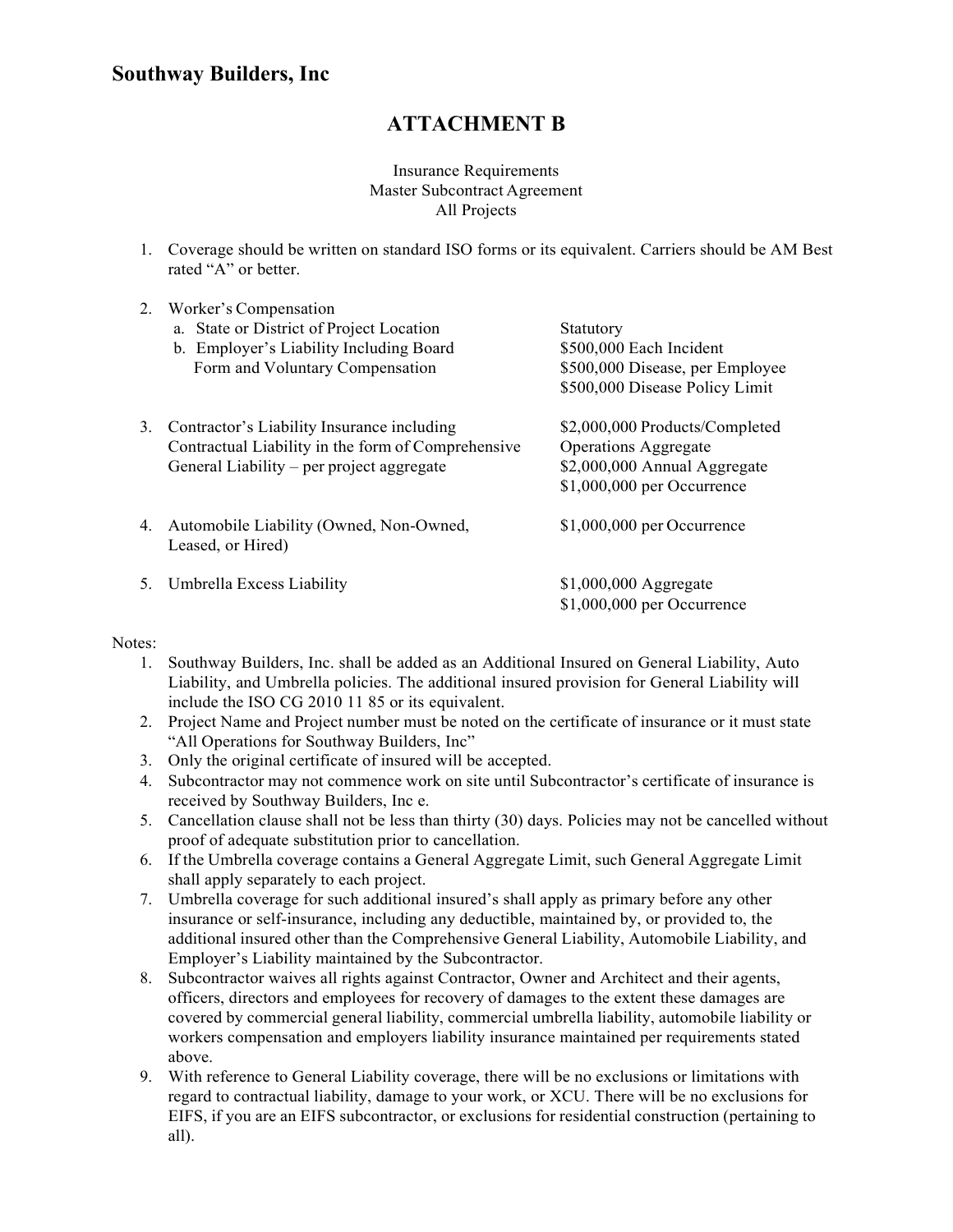

# **SUBCONTRACT**

| Project:        | <b>Insert Project Name</b>                                                                                                           |
|-----------------|--------------------------------------------------------------------------------------------------------------------------------------|
| <b>Address:</b> | Project Address Line 1<br>Project Address Line 2<br>Project Address Line 2                                                           |
| Owner:          | <b>Owner Name</b><br>Owner Address Line 1<br>Owner Address Line 2<br>Owner Address Line 3                                            |
| Contractor:     | <b>SOUTHWAY BUILDERS, INC.</b><br>1318 East Fort Avenue<br>Baltimore, Maryland 21230<br>Phone: (410) 332-4134<br>Fax: (410) 332-4136 |
| Subcontractor:  | <b>Subcontractor Name</b><br>Subcontractor Address Line 1<br>Subcontractor Address Line 2<br>Subcontractor Address Line 3            |
| <b>Trade:</b>   | <b>Enter Trade</b>                                                                                                                   |
| Date:           | Click here to enter a date.                                                                                                          |
|                 |                                                                                                                                      |

#### **(1) Parties**

This Subcontract Agreement ("Subcontract") is made and entered into by and between Southway Builders, Inc. (herein called "Contractor") and the Subcontractor named above (herein called "Subcontractor").

#### **(2) Contract Documents**

The Contract Documents (hereinafter "Contract Documents"), whether or not physically attached hereto, consist of this Subcontract, the General and Special Conditions, Amendments, Provisions and Instructions, which include Drawings, Plans, Project Manual and Specifications for the Project, the Agreement between Owner and the Contractor for the Project and the General and Special Conditions between the Owner and the Contractor ("the Prime Contract") and all other documents listed in Attachment A, all which are incorporated herein by reference. Subcontractor acknowledges that it has examined all of the Contract Documents and is familiar with the contents thereof. All of the Contract Documents are incorporated by reference herein and made an integral part of this Subcontract, and Subcontractor agrees that it will be bound by each and every provision in the Contract Documents applying to Subcontractor's Work. The Contract Documents are available by request.

> *Initials Southway\_\_\_\_\_\_\_\_\_\_\_*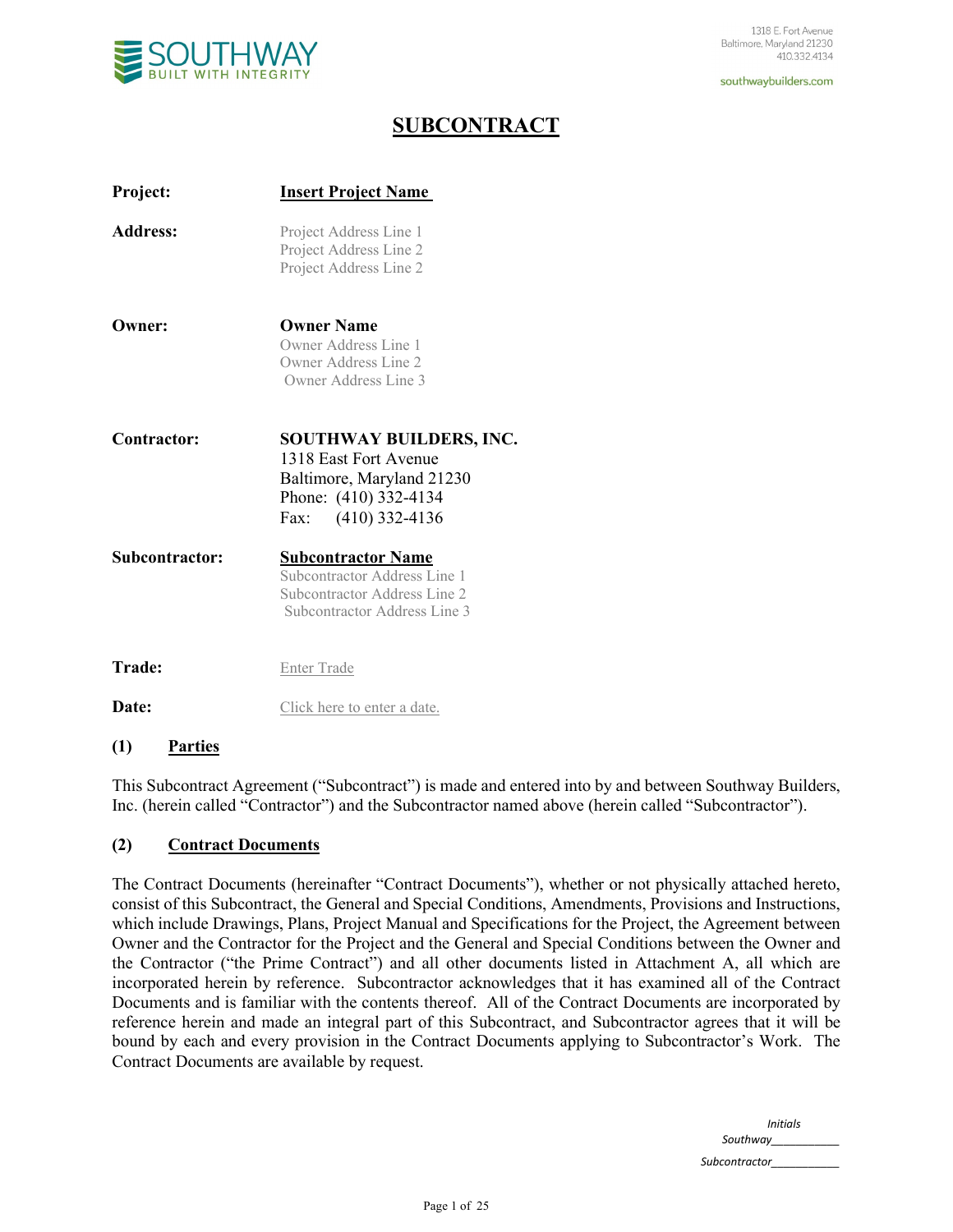Should there be a conflict between or among any of the Contract Documents the more stringent and more expensive requirement upon Subcontractor will govern.

If this unaltered, signed Subcontract is not received by Contractor within 20 calendar days from the date of the transmittal of this Subcontract to Subcontractor, this Subcontract shall be deemed to have been executed by Subcontractor, or at Contractor's sole discretion, this Subcontract may be withdrawn by Contractor and rendered null and void.

# **(3) Mutuality of Documents**

Subcontractor acknowledges that it has carefully reviewed and examined the Subcontract and the Contract Documents and that any and all ambiguities and discrepancies have previously been clarified and/or corrected. Subcontractor agrees that it will not make any claim or demand upon Contractor based upon or arising out of any misunderstanding or misconception of the provisions and requirements of the Subcontract or the Contract Documents. Any information given, or statements made, to Subcontractor by Contractor or others as to nature or characteristics of the Work or as to the particular details relating to the Work shall not reduce, alter, or change any part of the Work to be performed by Subcontractor under the Subcontract and Contract Documents. Subcontractor acknowledges that it has fully examined and analyzed all conditions that could affect performance of the Work and that no conditions exist which would affect the progress or performance of the Work or price thereof. Subcontractor will perform and furnish any and all work, labor, services and/or materials mentioned, depicted or required in any Contract Document. In case of any ambiguity or discrepancy in the Contract Documents, Subcontractor shall promptly call the same to the attention of Contractor, in writing; otherwise Subcontractor will be held solely liable to make any change necessary to correct same, at Subcontractor's sole cost. Any decision or adjustment by Subcontractor with respect to any such ambiguity without a written determination by Contractor shall be at Subcontractor's sole risk and expense. Any and all decisions by Owner or Architect/Engineer relative to any ambiguity or discrepancy shall be binding on Subcontractor. Subcontractor shall be required to do all things required by Owner or Architect/Engineer, and be bound by all rulings of Owner or Architect/Engineer to the same extent and degree as Contractor is bound thereto.

#### **(4) Subcontractor's Work**

Subcontractor, for the contract price stated, subject to changes as herein provided, hereby agrees to furnish all labor, materials, shop drawings, submittals, testing, installations, cartage, supplies, equipment, safety equipment requirements, scaffolding, cleanup, and other facilities of every kind and description required for the performance and completion of the following described portion of the Project (hereinafter "the Work"): See Attachment A, and any rules and regulations promulgated thereunder, which are in force or which are adopted during the course of the Work.

#### **(5) Laws, Regulations, Etc.**

Subcontractor and Subcontractor's work, labor, services, materials and equipment comprising the Work must strictly comply with all Federal, State, Local, Municipal, as well as any and all other governing jurisdiction's and authorities' laws, or legislation, rules, regulations, statutes, ordinances, directives, and all safety and health laws (herein designated as "Law(s)"). All work, labor, services, materials and equipment, in addition to those specially required by the Subcontract, but necessary to fully comply with said Laws, shall be furnished and performed by Subcontractor as part of the Subcontract without any additional compensation. If Subcontractor discovers or should have discovered any variance between the Subcontract,



*Initials Southway\_\_\_\_\_\_\_\_\_\_\_ Subcontractor\_\_\_\_\_\_\_\_\_\_\_*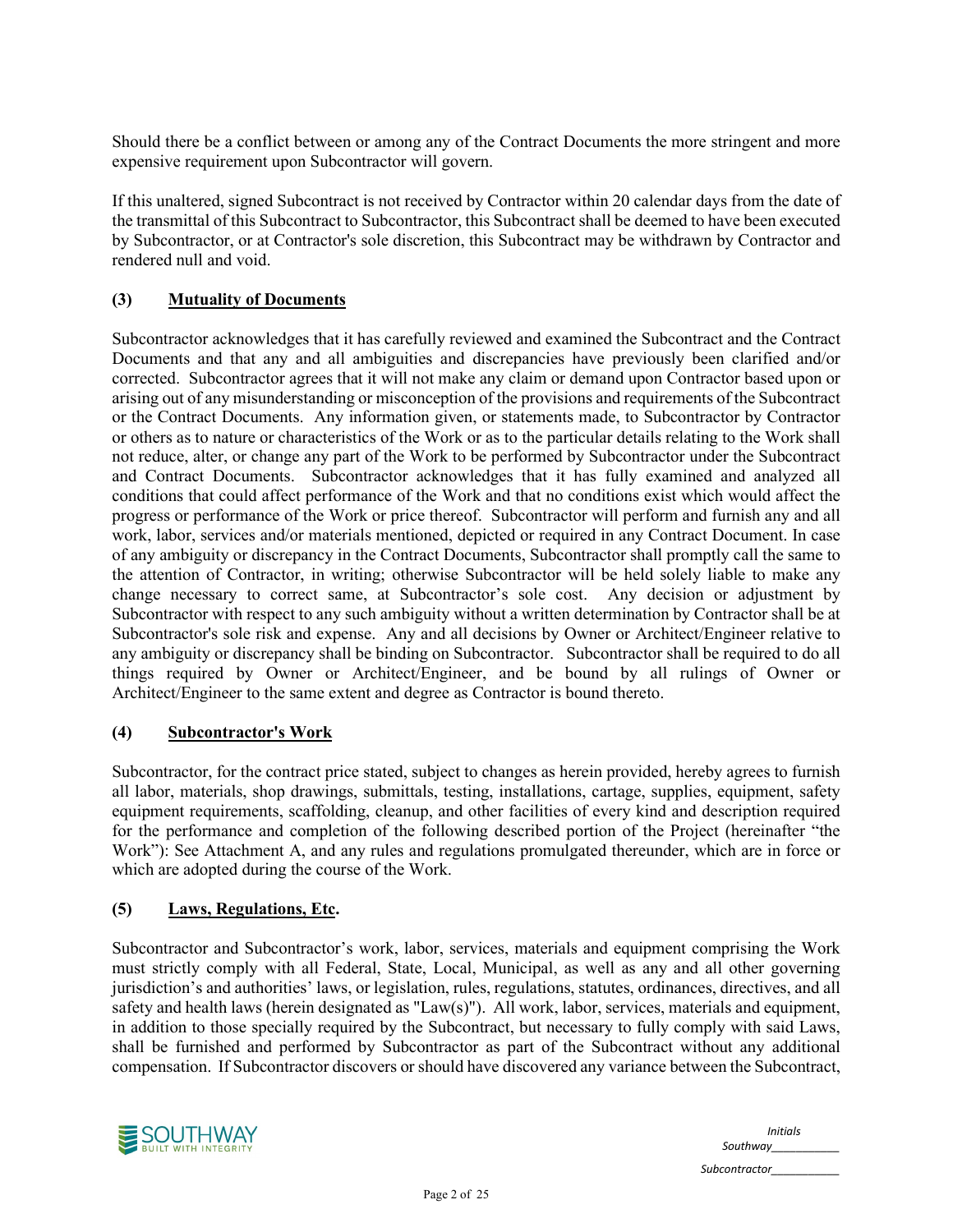the Contract Documents, and any of the governing Laws, Subcontractor shall promptly notify Contractor, in writing, and make the necessary changes before proceeding with its Work, subject however to prior written approval by Contractor. Subcontractor agrees to indemnify and hold Contractor and Owner harmless from and against any and all claims, losses or expenses, including attorney's fees, caused or occasioned directly or indirectly by its failure to fully comply herewith.

# **(6) Contract Price**

Upon the terms and conditions provided for herein, Contractor will pay to the Subcontractor out of funds received from the Owner the contract price pursuant to ATTACHMENT A. Contractor shall have the right to make payments jointly to Subcontractor and its suppliers of materials, equipment or labor. Subcontractor shall not be entitled to any progress or other payments hereunder unless Subcontractor has completed all Work to date in strict accordance with the terms and provisions of this Subcontract and the Contract Documents and the Work has been accepted by the Owner and funds for the payment have been disbursed, for said work, by the Owner to the Contractor. No progress or other payment made to Subcontractor shall constitute Contractor's or Owner's acceptance of any work done, but all work done shall be subject to final inspection and approval by Contractor and Owner, and Subcontractor shall be, and remain, responsible for (and shall bear the risk of any loss or damage to) all of the Work until final acceptance thereof by Contractor.

If Owner pays Contractor less than the amount Contractor believes due under the Prime Contract on account of the Subcontractor's Work, Contractor shall have no obligation to pay Subcontractor any amount greater than the amount paid by Owner allocable to Subcontractor's Work. If Contractor receives payment from Owner for less than the full value of materials delivered to the site, the payment to the Subcontractor shall likewise be proportionately reduced. Subcontractor acknowledges that Subcontractor is sharing, to the extent of payments to be made to Subcontractor, in the risk that Owner may fail to make payments to Contractor for all or a portion of the Subcontract Work. Notwithstanding that Contractor may have received any progress or final payment from Owner, Contractor shall be further entitled to offset or deduct from any payment or payments claimed by Subcontractor, sums which are due or may become due to Contractor arising out of the Subcontractor's failure to perform in accordance with this Subcontract, the Contract Documents, or otherwise.

It is specifically understood and agreed that there is a risk that Owner may make late payments or may, under certain circumstances, not make required payments to Contractor. As a consequence of the foregoing understanding and consistent with that allocation of risk, Subcontractor agrees that Contractor's receipt of payment from the Owner on behalf of Subcontractor's requisitions for payment (whether interim requisitions or final requisition, including amounts for contract work, changes, extras, claims and retainage) shall be, to the fullest extent provided by law, a condition precedent to the right of Subcontractor to receive payment from Contractor. In the event that Contractor is not receiving proper payment from the Owner on account of the work of Subcontractor such that Contractor is not required to make payment to Subcontractor hereunder, Contractor may, in its sole discretion and to the extent it is legally able to do so, formally and in writing assign to Subcontractor the rights of Contractor to pursue claims against the Owner for the payment due to Contractor on behalf of Subcontractor's entitlement under the terms of the Subcontract, which assignment Subcontractor shall be obliged to accept in full and complete liquidation of the obligations of payment of Contractor to Subcontractor hereunder.

Contractor reserves the right to advance the date of any payment (including the final payment) under this Contract, if, in its sole judgment, it becomes desirable to do so.

Final payment to Subcontractor shall be made only with funds received from the Owner as final payment



*Initials Southway\_\_\_\_\_\_\_\_\_\_\_ Subcontractor\_\_\_\_\_\_\_\_\_\_\_*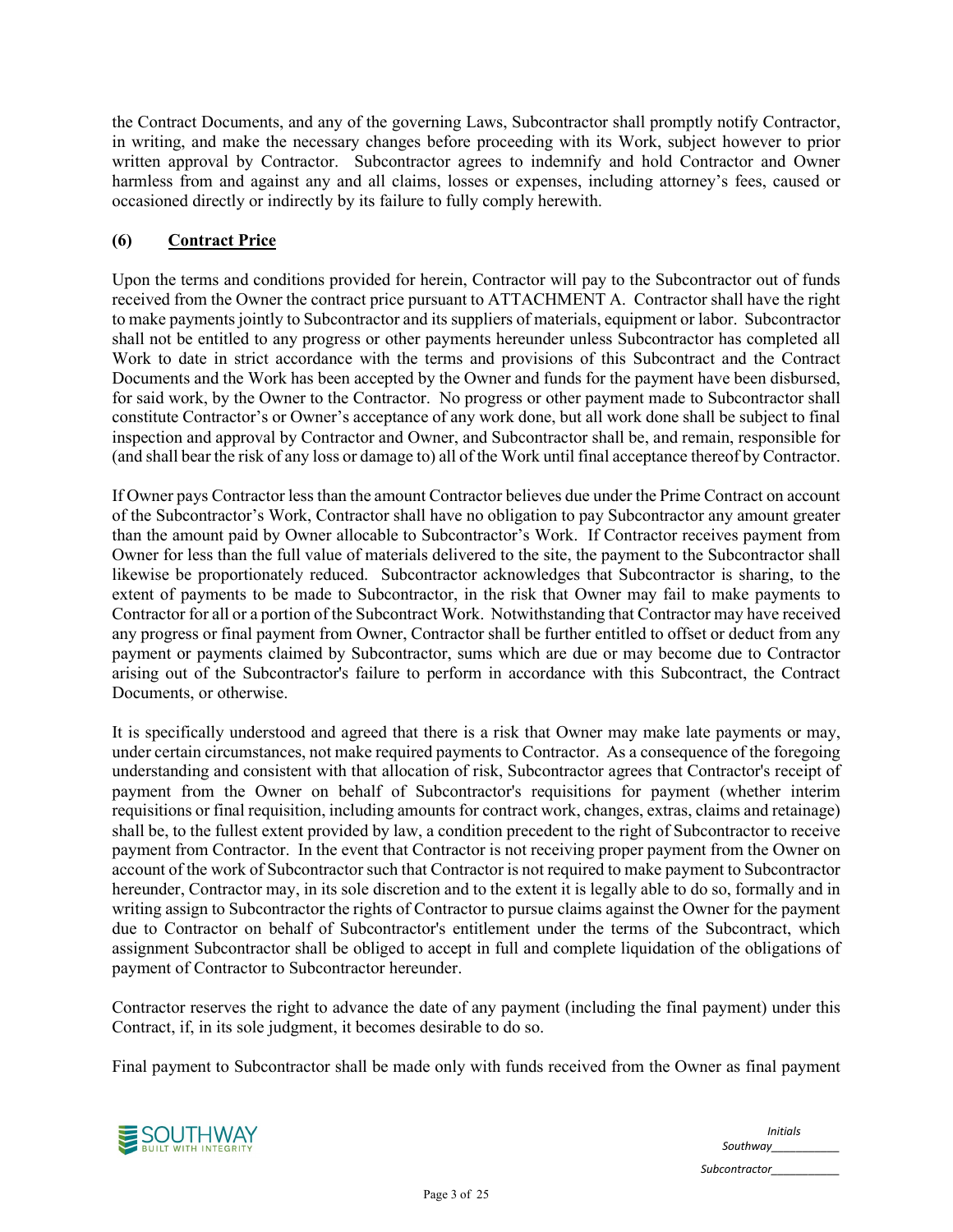for Work under the Prime Contract. Final payment to Contractor by Owner shall be an express condition precedent which must occur before Contractor shall be obligated to make final payment to Subcontractor. In addition, final payment by Contractor to Subcontractor shall not become due and payable until the following other express conditions precedent have been met: (1) the completion and acceptance of the Work by Contractor, the Owner, and the Architect/Engineer; (2) the compliance by Subcontractor with all applicable requirements of the Subcontract and the Contract Documents; and (3) the provision by the Subcontractor of evidence satisfactory to Contractor that there are no claims, obligations, or liens outstanding or unsatisfied for labor, services, materials, equipment, taxes or other items performed, furnished, or incurred for in connection with the Work. The final payment shall be due within forty (40) days after all of these express conditions precedent have been met. Acceptance of final payment by Subcontractor shall constitute a waiver by Subcontractor of all claims.

Notwithstanding anything in this Subcontract, it is expressly understood and agreed that the Subcontractor's right to any and all progress and all payments pursuant to the terms of this Subcontract is expressly conditioned upon Subcontractor having paid any and all amounts that were due and owing to any and all of Subcontractor's materialmen, subcontractor's equipment suppliers, rental equipment dealers and labor forces, for work done or materials or equipment furnished to the Project through the end of the month prior to such payment. Moreover, if at any time during this Subcontract evidence arises that Subcontractor is not paying or may not pay amounts due and owing to its materialmen, subcontractors, equipment suppliers, rental equipment dealers or labor forces, Contractor may, at its discretion, pay said amounts by joint check or directly to the materialmen, equipment suppliers, rental equipment dealer or laborer. If a direct payment is so made, Contractor has the right to deduct the amount of such payment, a five percent (5%) service charge for Contractor's administrative expenses, and any and all attorney's fees, expenses and costs incurred by Contractor from the balance of contract funds, or from any amount due and owing to Subcontractor. If the amount paid by Contractor directly to such materialmen, subcontractors, equipment suppliers, rental equipment dealers or labor forces, plus the amount of any and all attorneys' fees, expenses and costs, exceeds the balance of Subcontract funds, Subcontractor shall be liable to Contractor for the difference, and any other damages provided by law. The terms, rights and remedies set forth in this paragraph are in addition to all other rights and remedies of Contractor under this Subcontract, or at law or in equity.

Notwithstanding anything in this Subcontract to the contrary, Subcontractor acknowledges and agrees that if Subcontractor is in default under or has breached any other Subcontract or Purchase Order with Contractor, that Contractor has the right, from the time of such default or breach, to retain monies otherwise due and payable to Subcontractor under this Subcontract, and the further right to apply such monies to cover, pay, or reimburse Contractor for Contractor's expenses, costs, damages and liabilities resulting from Subcontractor's breach or default under such other Subcontract or Purchase Order for as long as Subcontractor remains in default or breach thereunder.

No payment (final or otherwise) made under or in connection with this Subcontract shall be evidence of the performance of the Work or of this Subcontract, in whole or in part, and no such payment shall be construed to be an acceptance of defective, faulty or improper work or materials, nor shall it release the Subcontractor from any of its obligations under this Subcontract; nor shall entrance and use by Contractor or Owner constitute acceptance of the Work or any part thereof.

#### **(7) Payment Verification and Lien Releases**

Subcontractor shall submit to Contractor, before Subcontractor shall be entitled to any payment hereunder, a verification statement in a form satisfactory to Contractor, certifying amounts then due and owing from Subcontractor for material and labor performed under this Subcontract, setting forth the names of the

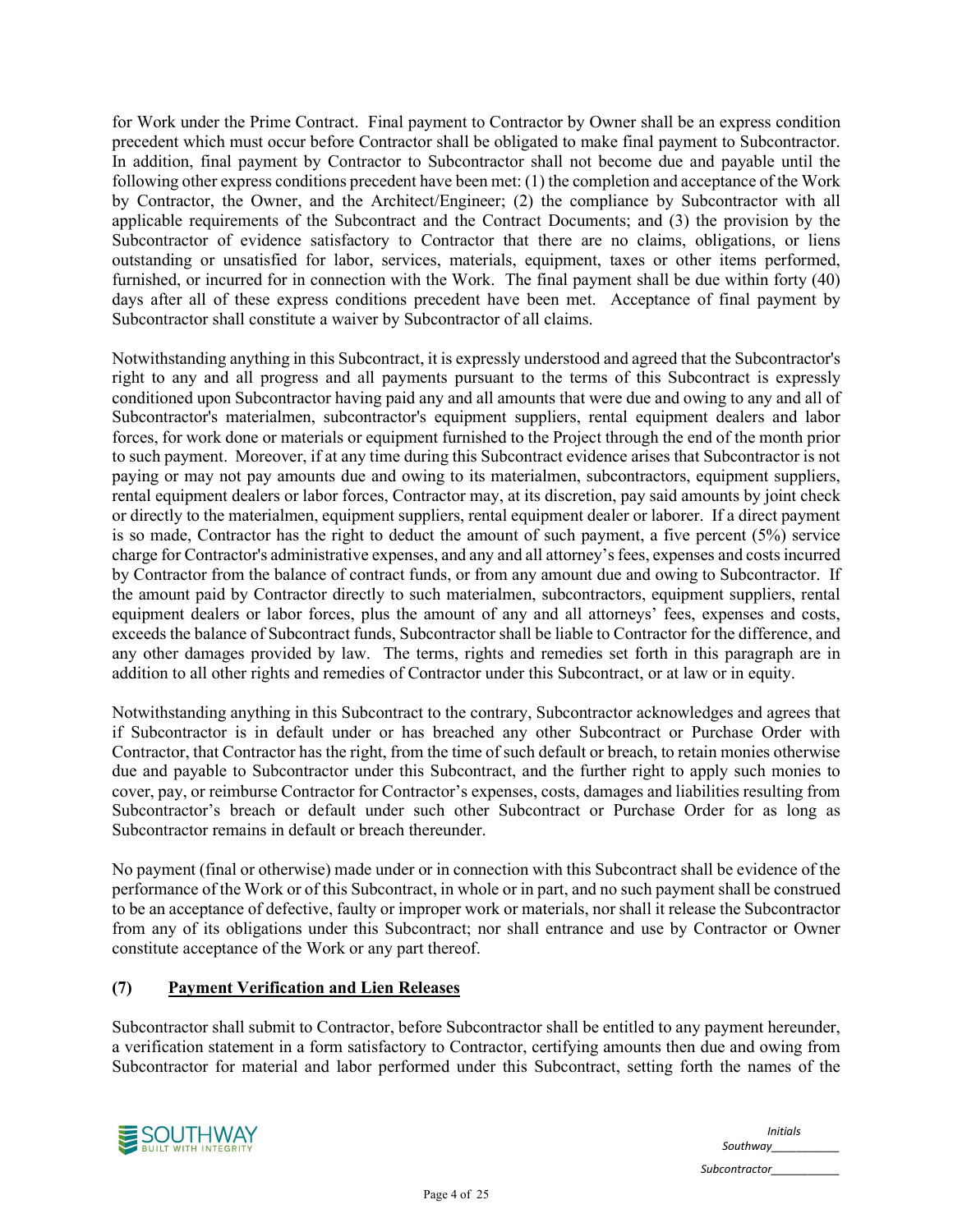persons whose charges and/or claims for materials, labor and supplies are unpaid, and the amount due to each. Subcontractor shall deliver to Contractor completed, fully executed lien and labor release forms, in form and content reasonably satisfactory to Contractor, before Subcontractor shall be entitled to any payments hereunder. Before final payment is made, Subcontractor shall submit satisfactory evidence that no unpaid claims exist for labor, equipment, material or other obligations incurred by or on behalf of Subcontractor in the performance of the Subcontract.

# **(8) Withholding of Payments**

Contractor may withhold from Subcontractor any part of any payment as may, in the judgment of Contractor, be necessary:

- 1. To assure payment of just claims of any person supplying labor or materials for the Work;
- 2. To protect Contractor from loss due to Subcontractor's defective work not remedied, failure to comply with the Subcontract, the Contract Documents, delay or disruption; or
- 3. To protect Contractor from loss due to injury to persons or damage to the Work or others caused by the act or neglect of Subcontractor.
- 4. To secure deliverables as identified in Attachment A, including, but not limited to: daily briefings, toolbox talks, Chemical Information List, Safety Data Sheets, Submittals, Certified Payrolls, and Schedule of Value

#### **(9) Liens and Encumbrances**

Subcontractor agrees to discharge any Notice of Lien, Recordation of Lien, Petition for Lien, Complaint for Lien, or any other filing relating to a Lien, or other encumbrance filed against or sent to Subcontractor, Contractor, Surety, Owner, or the Project, or any monies earned by Subcontractor or Contractor. The filing or effectuating of such encumbrance and Subcontractor's failure to discharge the same by bond or otherwise within ten (10) days shall constitute a material breach of this Subcontract. Subcontractor shall be responsible and liable for all damages and expenses incurred by Contractor, including bond premiums, attorneys' fees, and all other expenses to discharge and/or defend against same. The existence of any encumbrance shall preclude Subcontractor's right to receive any payment until such encumbrance has been satisfied and removed.

#### **(10) Warranties and Retention**

Subcontractor hereby guarantees that all materials furnished and installed by Subcontractor and all workmanship performed it under this Subcontract will fully meet all requirements of the Subcontract and the Contract Documents and will be free from defect, and will be in accordance with the highest industry standards, and all applicable Laws and codes. This Warranty is in addition to all other guarantees and warranties contained in the Subcontract, the Prime Contract, and applicable law, and not in limitation of Contractor's other rights at law or in equity.

It is further agreed that if any part of the Work, furnished and installed or constructed by Subcontractor shall fail to fulfill any of the requirements of this Warranty, Subcontractor will, upon written direction from Contractor, without delay, and with the least practicable inconvenience to the Owner, and without further cost to the Owner, repair or replace any part of said work.

Should Subcontractor fail to act promptly in accordance with these requirements, or should the demands of the case require repairs or replacements to be made before Subcontractor can be notified or can respond to



*Initials Southway\_\_\_\_\_\_\_\_\_\_\_*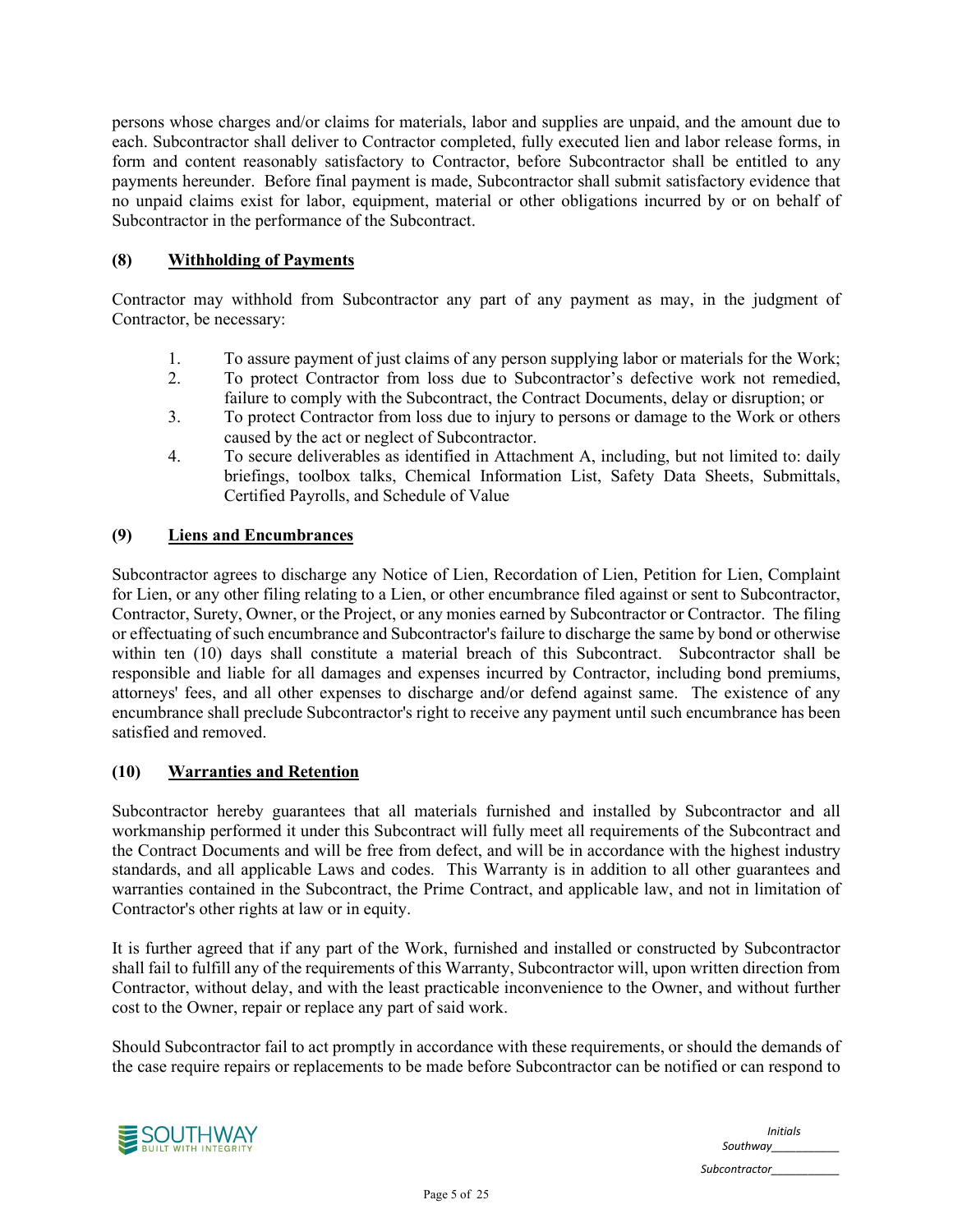notification, Subcontractor hereby agrees that the Owner or Contractor shall have the right to make the necessary repairs or replacements at the expense of the Subcontractor.

Subcontractor hereby further agrees that it is responsible for each and every expense incidental to making good any and all of the above guarantees and agreements, including Contractor's overhead and profit and all costs attendant with delay, disruption and/or acceleration allocable to the performance of said repairs or replacements.

The warranties and obligations provided for in this paragraph shall not be restrictive but shall be cumulative and in addition to all other warranties, rights and remedies provided by law, or other remedies of Contractor with respect to the Work.

Unless otherwise provided in Attachment A, an amount equal to ten percent (10%) of the total amount of the Subcontract shall be retained until after all work has been completed and inspected and accepted by Contractor, Owner, Architect/Engineer, applicable governmental inspectors and construction lender, if any. Contractor shall further have the right to retain said amount as long as any defects or failures in the labor, equipment or materials supplied remain uncorrected after reasonable notice thereof to Subcontractor.

## **(11) Subcontractor's Obligations**

If Subcontractor fails to meet and pay any of its obligations outstanding for labor, equipment, materials or otherwise at any time during the term of this Subcontract, or if any liens, claims, demands or stop notices arising out of, or in connection with the Work or its performance shall be outstanding at any time during the term of this Subcontract or are likely to be made thereafter, or if any claims arising out of, or in connection with Subcontractor's operations under this Subcontract are made against Contractor by any other person than Subcontractor, Contractor shall have the right to withhold out of any payments, final or otherwise, such sums sufficient to protect against loss or to assure the payment of claims of third persons, and to apply such sums to secure protection and/or to satisfy such claims. Any obligations assumed by Contractor by bond, indemnity or otherwise in connection with such discharge, as well as Contractor's attorneys' fees, expenses and all costs in connection herewith, shall be charged to and paid by Subcontractor.

#### **(12) Subcontractor's Investigation**

Except as otherwise expressed herein, Subcontractor is entering into this Subcontract based upon its own investigation of all matters affecting the Work, and is no way relying upon any opinions or representations of Contractor or any other persons. Subcontractor shall not be entitled to extra compensation attributable to any condition existing on the Project site, except as expressly provided in the Contract Documents. Subcontractor's failure to report in writing to Contractor, prior to commencement of the Work, any alleged defects in any Work of another person or persons on or in which Subcontractor is to install his work shall be deemed an acknowledgment by Subcontractor that such other work is fit and proper for the Subcontractor's Work, and no claims caused by any other work, or extra expense to Subcontractor, will be recognized as valid or may be asserted by Subcontractor unless said report is made.

#### **(13) Construction Schedule**

Subcontractor shall commence performance of the Work upon notice from Contractor and thereafter proceed diligently in strict compliance with the construction schedule, as revised from time to time. Time is of the essence for this Subcontract.



*Initials Southway\_\_\_\_\_\_\_\_\_\_\_*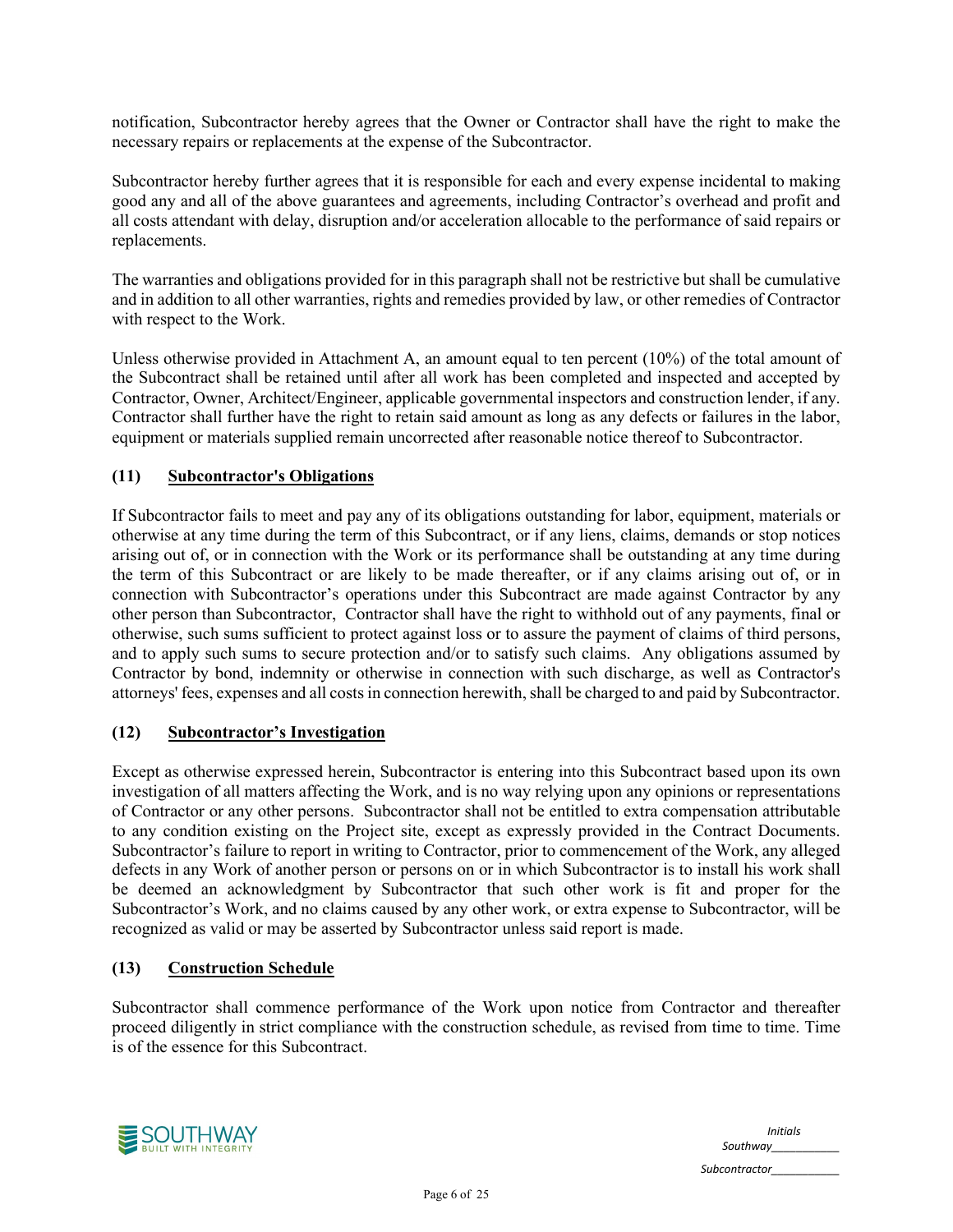Subcontractor shall conform to Contractor's schedule and all revisions or changes thereto. Subcontractor shall prosecute its work in a prompt and diligent manner and provide at all times sufficient manpower, materials and equipment to enable Subcontractor to comply with Contractor's schedule without delaying, disrupting or hindering Contractor's work or the work of other contractors or subcontractors. In the event Subcontractor fails to maintain its part of the Contractor's schedule or if, in the sole judgment of Contractor, Subcontractor will not meet schedule milestones for the Work: a) Contractor may in its discretion undertake the Work or any portion of the Work itself or retain others to undertake such tasks and deduct Contractor's costs, expenses, and damages incurred in connection therewith from any moneys due or thereafter to become due to Subcontractor under this Subcontract; and/or b) Subcontractor shall, without additional compensation, accelerate the work as Contractor may direct until Subcontractor's work is in accordance with such schedule.

Subcontractor shall forthwith order all materials, equipment and other items, required for the performance of the Work hereunder. Contractor shall have the right to request that Subcontractor submit a list of all suppliers from whom subcontractor proposes to purchase necessary materials, equipment and other items which may be required by Subcontractor for the performance of the Work, together with documentary evidence satisfactory to Contractor confirming that all such materials, equipment and other items will be available in sufficient time to avoid delay in prosecution of the Project as a whole. Subcontractor's failure to furnish such documentary evidence within a seventy-two (72) hour period after demand by Contractor shall constitute a breach of this Subcontract. Subcontractor shall coordinate its Work with the Contractor and other subcontractors so that there will be no delay or disruption on the Project.

Normal work hours on the jobsite will be designated by the Contractor. Weekend work will not be allowed in the normal course of construction. Request for weekend work must be received no later than three (3) days in advance. Contractor must supervise all work on the Project, and weekend or overtime supervision provided by Contractor as a result of Subcontractor's failure or inability to perform during the normal work days will be billed to the Subcontractor at Contractor's backcharge rate times 1.5.

# **(14) Materials and Workmanship**

Unless otherwise specifically provided for in the Contract Documents, all materials, equipment and other items incorporated in the Work are to be new and of the most suitable grade of their respective kinds for the purpose, and all workmanship shall be first class.

# **(15) Changes and Clarifications**

Without invalidating this Subcontract, Contractor, Architect/Engineer or their respective duly representative, may at any time, by written order to the Subcontractor, make changes in the Contract Documents. Contractor may, by reason of such changes, provide to Subcontractor a written order adding to or reducing the Work to be performed hereunder without invalidating this Subcontract. Subcontractor shall, within five (5) days of receipt of said written order, furnish Contractor with a written itemized estimate for any extra work. Subcontractor will also provide supporting documentation to substantiate said itemization, including, but not limited to: supplier and subcontractor quotes, proposals, and invoices, labor reports, certified payrolls, work orders, work tickets, materials receipts, landfill receipts, shipping tickets, and any other information deemed by Contractor to be relevant to the change in the Work. Subcontractor shall receive written authorization from Contractor before proceeding with any extras or changes in work. Subcontractor's failure to submit such written itemization within five (5) days constitutes agreement by Subcontractor that it will not be paid for the extra or changed work. In no event shall Subcontractor alter or deviate from the Contract Documents, and Subcontractor shall not make or have any claim for any extra



*Initials Southway\_\_\_\_\_\_\_\_\_\_\_ Subcontractor\_\_\_\_\_\_\_\_\_\_\_*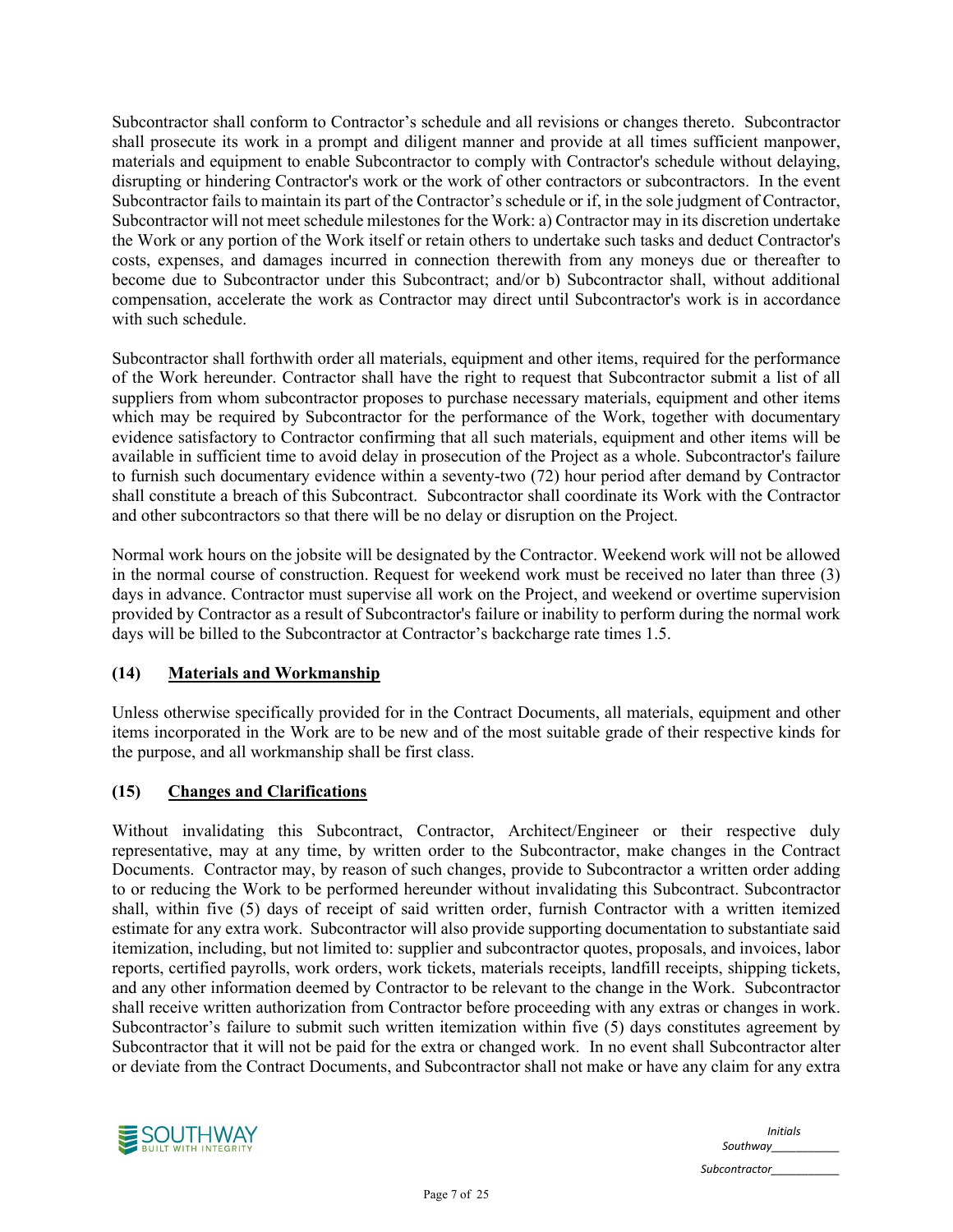compensation whatsoever, unless and until a specific written change order shall have been signed and delivered by Contractor. To be valid, a change to this Subcontract must be in writing and signed by the designated representative of Contractor. Oral changes will not be recognized, and performance by Subcontractor of change order or extra work without a written, signed change order constitutes a waiver by Subcontractor of the right to additional costs for that change or extra. Subcontractor shall, during the course of the Work, notify Contractor or Contractor's representatives, in writing, of any problem or clarification which it believes needs immediate review and resolution which is not covered by the Contract Documents.

If a dispute arises between Contractor and Subcontractor about whether particular work is a change in the Work, Subcontractor shall timely perform the disputed work and must, prior to performance of the work, provide written notice of its intent to make a claim for additional compensation for that work. Furthermore, within ten (10) days after such work is performed, or sooner if required by the Contract Documents or Contractor, Subcontractor shall deliver to Contractor Subcontractor's detailed claim, which includes a statement of the work performed, an itemization of labor, equipment and materials utilized for said work, and copies of all applicable labor records and equipment and material receipts for said disputed work. Subcontractor's failure to give notice prior to its performance of the disputed work or to provide a claim as set forth herein constitutes an agreement that Subcontractor will not be paid additional amounts for said work.

# **(16) Protection of Work and Persons**

Until the acceptance of the Work by Contractor and Owner, Subcontractor shall have charge and care thereof and shall bear the risk of injury or damage to any part thereof by the action of the elements or from any other cause whatsoever. Contractor shall not be liable for any loss, damage, or theft of materials or equipment stored on the Project site or furnished by Subcontractor. Subcontractor shall take all necessary precautions for and shall erect and properly maintain at all times, as required by the conditions and progress of the Work, all necessary safeguards for the protection of workmen and the public, and shall post danger signs warning against the hazards created by such features of construction, including but not limited to protruding nails, hoists, holes, scaffolding, window openings, stairways and falling materials.

# **(17) Cooperation**

Subcontractor shall fully cooperate and coordinate its Work with Contractor and any other contractor or subcontractor at the Project. Subcontractor shall be directly responsible to other contractors or subcontractors for any damages caused by, or resulting from acts or omissions of Subcontractor, and Subcontractor shall bear the costs of all said damages to other contractors or subcontractors.

# **(18) Disputes**

In case of any disputes between the Subcontractor and Contractor, Subcontractor agrees to be bound to Contractor to the same extent that Contractor is bound to Owner both by the terms of the Prime Contract and by any and all decisions or determinations made thereunder by the party or board so authorized in the Prime Contract. It is agreed that in the event the Prime Contract contains a provision, hereinafter called "Disputes "clause, whereby claims may be resolved under an administrative procedure or by arbitration, then as to any claims of Subcontractor for or on account of acts or omissions of the Owner or his Architect/Engineer which are not disposed of by agreement, Contractor may at its discretion, present to the Owner, in Contractor's name, such claims for additional monetary compensation or time extension and to further invoke, on behalf of Subcontractor, those provisions in the Prime Contract for determining disputes. Subcontractor may, at Contractor's discretion, be given the option to present such claims directly to the



*Initials Southway\_\_\_\_\_\_\_\_\_\_\_ Subcontractor\_\_\_\_\_\_\_\_\_\_\_*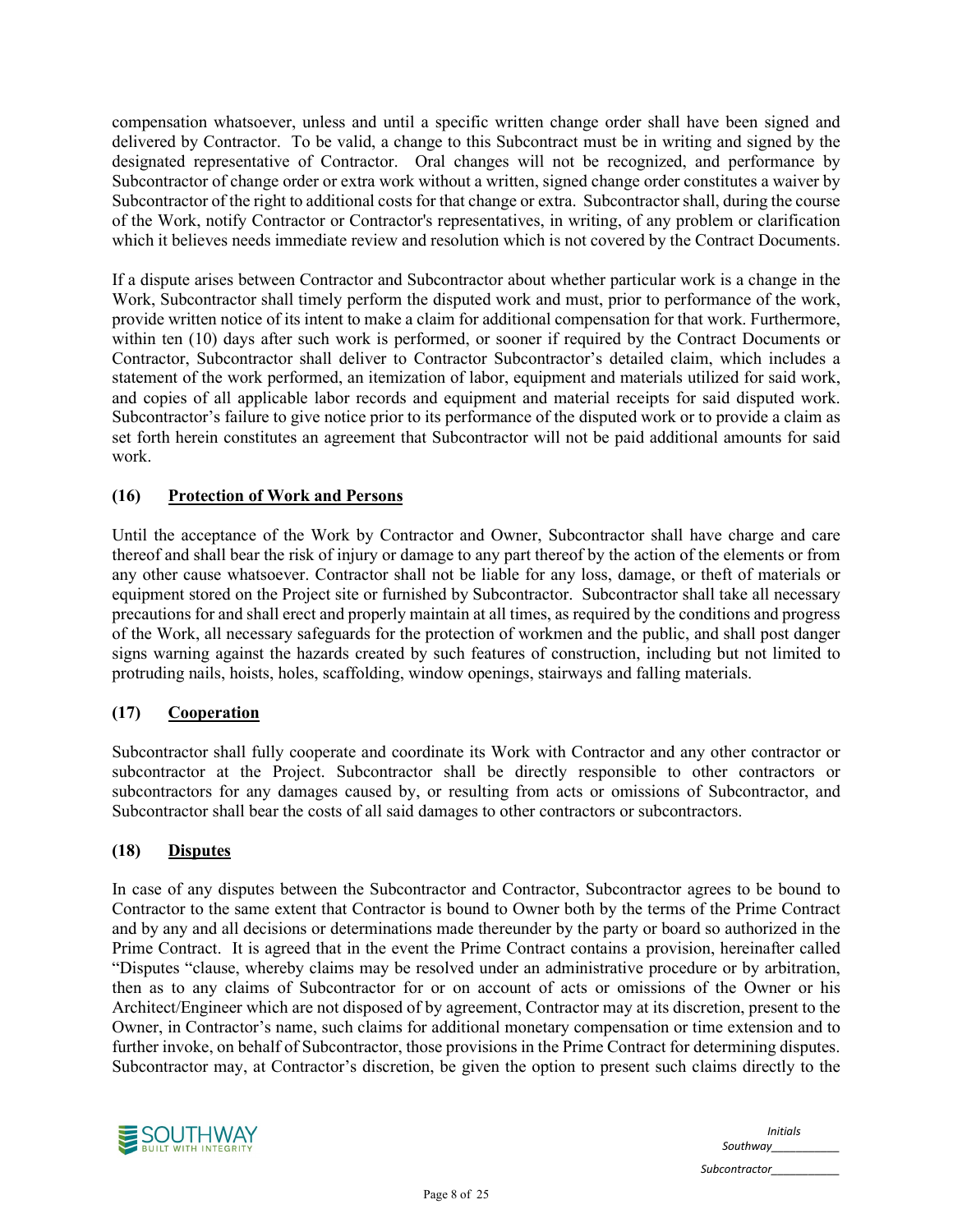Owner. In any event, Subcontractor shall bear all costs and expenses allocable to each of its claims presented, including attorney's fees. Subcontractor agrees to be bound by the procedure and final determination as specified in any such Disputes clause, and agrees that it will not take, or will suspend, any other action with respect to any such claims and will pursue no independent litigation with respect thereto, pending final determination under such Disputes clause. Subcontractor shall not be entitled to receive any greater amount from Contractor than Contractor is entitled to and actually does receive from the Owner on account of Subcontractor's Work, less any markups or costs incurred by the Contractor and to which Owner is otherwise entitled, and Subcontractor agrees that it will accept such amount, if any, received by Contractor from Owner as full satisfaction and discharge of all claims for or on account of acts or omissions of the Owner or his Architect/Engineer.

Subcontractor shall be bound by Contractor's determination, made in good faith, as to apportionment of any amounts received from Owner for claimants, including Contractor and other subcontractors, whose work is affected by any act or omission of the Owner or his Architect/Engineer.

Subcontractor shall proceed diligently with the Work, pending final determination pursuant to any Disputes Clause or pursuant to any other action taken with respect to a claim or claims.

# **(19) Inspection**

Contractor shall, at all times, have access to the Work wherever it is in preparation or progress, and Subcontractor shall provide proper facilities for access and inspection. Subcontractor shall furnish Contractor as often as Contractor requires, full reports of the work as may be required by the Contractor, including any plans, drawings, or diagrams in course of preparation. If the Contract Documents, Contractor's instructions, Laws, ordinances, public authority, or any Authority Having Jurisdiction require any article of Work to be specially tested or approved, Subcontractor shall give Contractor timely notice of its readiness for inspection, and if the inspection is by an authority other than Contractor, of the date fixed for such inspection. If any portion of the Work is covered up without approval or consent of Contractor, it must, if required by Contractor, be uncovered for examination at Subcontractor's expense. The inspection of the Work shall not relieve Subcontractor of any Subcontractor's obligations hereunder. Contractor shall not make the final inspection for acceptance until the work provided for has been completed and the final cleanup performed.

# **(20) Performance and Payment Bonds**

Concurrently with the execution of this Subcontract, Subcontractor shall execute Performance and Payment Bonds, in an amount equal to 100% of the contract price. Performance and Payment Bonds Choose an item. See Attachment's "O" and "P" for Performance and Payment Bond requirements.

# **(21) Material, Inspection, Storage and Approvals**

Subcontractor shall provide, at its own place of business, at the places of business of its subcontractors, and suppliers, and at the Project, sufficient safe and proper facilities for the inspection of Subcontractor's work by Contractor, Owner, Architect/Engineer, or any other authorized representative. Subcontractor must be prepared, at all times, to prove the exact quantities and qualities of the materials and equipment being used. If Subcontractor is assigned a storage area for its equipment, material and tools, it shall not store any item outside of the designated area. Subcontractor shall be responsible for the receipt, delivery, unloading, storage, warehousing, protection, insurance and all other risk of loss relating to any materials or equipment it is to furnish, install, provide, or have provided to it under the Subcontract. If Contractor furnishes material



*Initials Southway\_\_\_\_\_\_\_\_\_\_\_*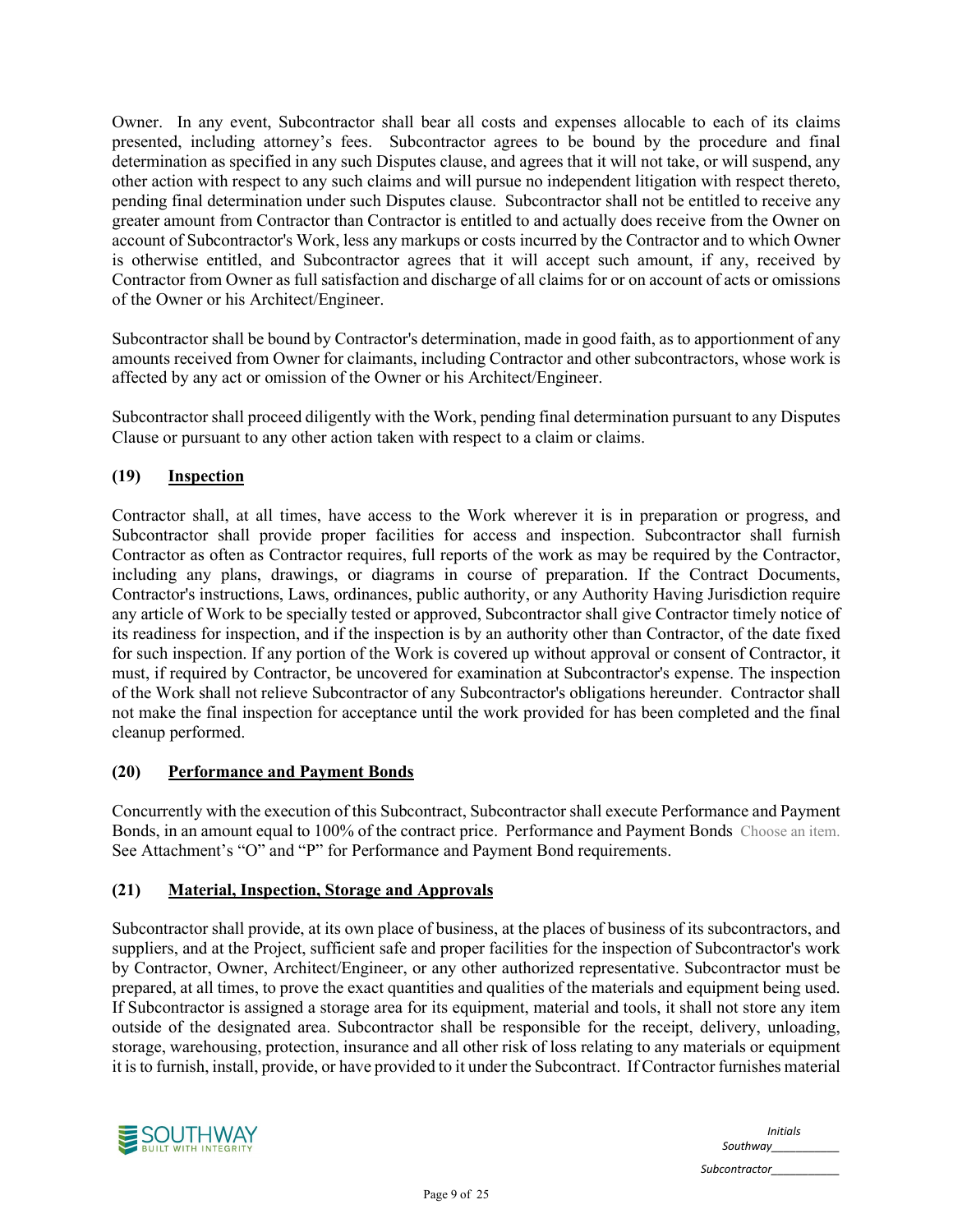or equipment to Subcontractor, then Subcontractor shall be obligated to inspect all material and equipment at time of receipt or delivery to it. Subcontractor shall be responsible to immediately notify Contractor, in writing, of any defects or non-conformity in the material or equipment so received or delivered. Failure to notify Contractor shall be deemed an acknowledgment and acceptance of the material as being in accord with the Subcontract and the Contract Documents. Subcontractor shall be liable for all damages incurred by Contractor as a result of its failure to so notify Contractor. It is Subcontractor's obligation to take all necessary steps, including, but not limited to, delivery of samples, tests and reports, guarantees, drawings manuals, certificates, details, warranties, inspections, etc., to obtain any and all required approvals necessary or required under the Subcontract, or the Prime Contract. Subcontractor shall, within 24 hours after receipt of written notice from Contractor, commence to take down and proceed diligently to remove any designated portion of the Work which is condemned, disapproved or is questioned by Contractor, Owner or Architect/Engineer, or Authorities Having Jurisdiction (herein referred to as "AHJ"), or Inspector as not being in compliance and conformity with the requirements of the Subcontract or the Prime Contract. Subcontractor shall promptly, at its own expense, correct and rectify same. Subcontractor shall, at its own expense, fully protect insure and secure its Work and material from injury, damage or theft. Any injury, damage or theft prior to final acceptance and final payment for the Project shall be immediately corrected and rectified by Subcontractor at it sole expense. Inspection or supervision by Contractor shall not relieve Subcontractor of its obligations herein. Subcontractor shall promptly perform any and all punch list work submitted to it by Contractor.

## **(22) Insurance**

#### **Refer to Attachment B for specific insurance requirements.**

Prior to commencing the Work, Subcontractor shall procure, and thereafter maintain, at its own expense, until final acceptance of the Work or later as required by the terms of the Subcontract or any individual Work Order, insurance coverage required by this Subcontract. At a minimum, and subject to modification in individual Work Orders, the types of insurance and minimum policy limits specified shall be maintained in a form and from insurers acceptable to Contractor as set forth below. All insurers shall have at least an A- (excellent) rating by A.M. Best and be qualified to do business in the state where the project is located.

This insurance will provide a defense and indemnify the Contractor, but only with respect to liability for bodily injury, property damage and personal and advertising injury caused in whole or in part by the Subcontractor's acts or omissions or the acts or omissions of those acting on the Subcontractor's behalf.

Proof of this insurance shall be provided to the Contractor before the Work commences, as set forth below. To the extent that the Subcontractor subcontracts with any other entity or individual to perform all or part of the Subcontractor's Work, the Subcontractor shall require the other Sub-Subcontractors to furnish evidence of equivalent insurance coverage, in all respects, terms and conditions as set forth herein, prior to the commencement of work by the Sub-Subcontractor. In no event shall the failure to provide this proof, prior to the commencement of the Work, be deemed a waiver by the Contractor of Subcontractor's or the Sub-Subcontractor's insurance obligations set forth herein.

In the event that the insurance company(ies) issuing the policy(ies) required by this exhibit deny coverage to the Contractor, the Subcontractor or the Sub-Subcontractor will, upon demand by the Contractor, defend and indemnify the Contractor at the Subcontractor's or Sub-Subcontractor's expense.



|               | <i>Initials</i> |
|---------------|-----------------|
| Southway      |                 |
| Subcontractor |                 |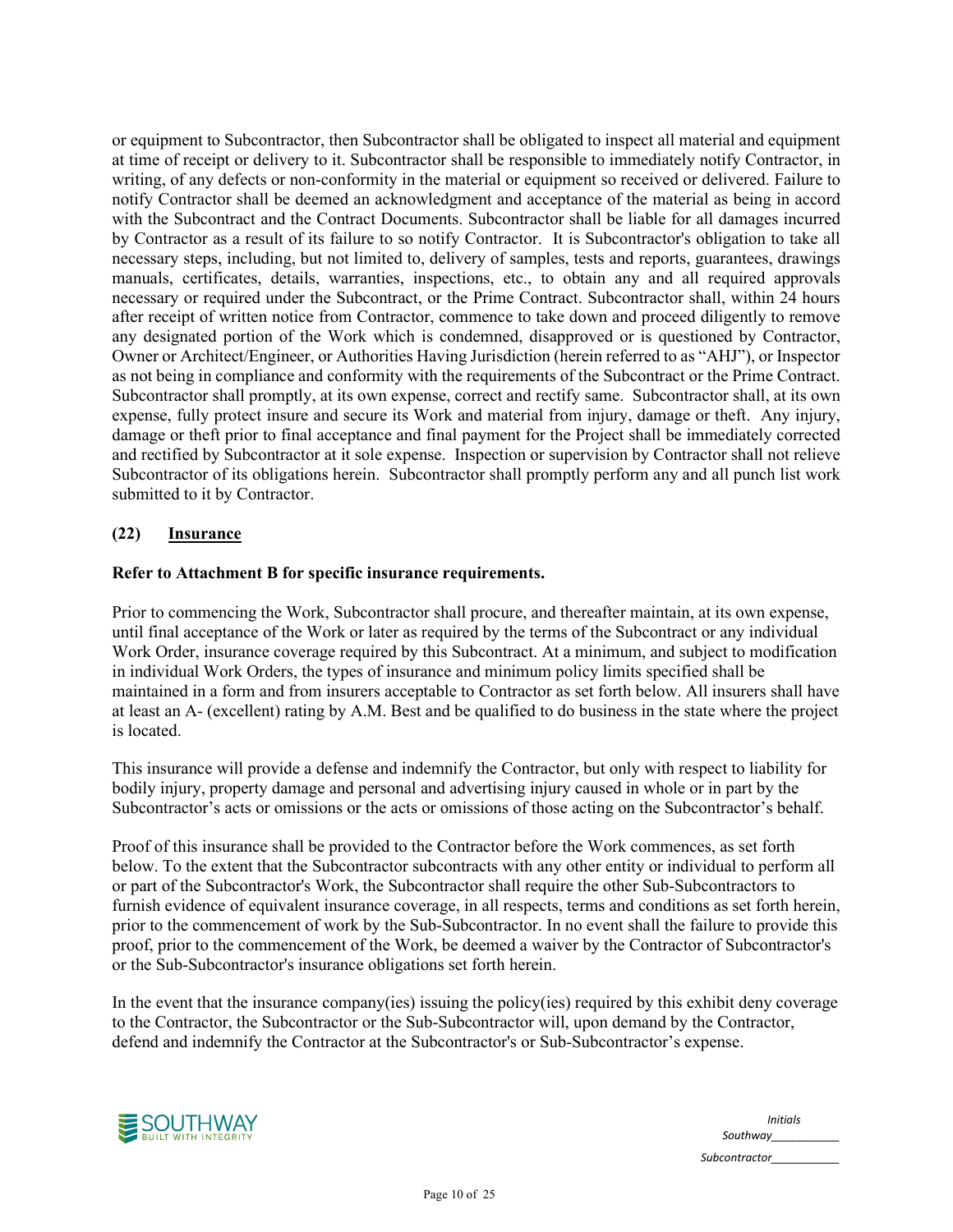# **22.1 Casualty Insurance**

Subcontractor shall, at its expense, procure and maintain insurance as listed in ATTACHMENT B on all of its operations, in companies acceptable to Contractor. In addition, Subcontractor shall require the required insurance coverage of all its subcontractors of any tier and incorporate same in their subcontract agreements.

# **22.2 Workers' Compensation and Employer's Liability Insurance**

Workers' Compensation insurance shall be provided as required by any applicable law or regulations. Employer's Liability insurance shall be provided in amounts not less than: See ATTACHMENT B.

lf there is an exposure of injury to Subcontractor's employees under the U.S. Longshoremen's and Harbor Workers' Compensation Act, the Jones Act or under laws, regulations or statutes applicable to maritime employees, coverage shall be included for such injuries or claims.

## **22.3 General Liability Insurance**

Subcontractor shall carry Comprehensive General Liability or Commercial Liability insurance covering all operations by or on behalf of Subcontractor providing insurance for bodily injury liability and property damage liability for the limits of liability indicated on ATTACHMENT B hereof and including coverage for:

- (a) premises and operations,
- (b) products and completed operations;
- (c) contractual liability insuring the obligations assumed by Subcontractor in this Agreement;
- (d) broad form property damage (including completed operations);
- (e) explosions, collapse and underground hazards; and
- (f) personal injury liability

The limits of liability shall not be less than the amounts required of Subcontractor in the Contract Documents but in no event less than that which is stipulated in Attachment B

**22.3.1** At a minimum Contractor, his officers, directors and employees and Owners shall be named as additional insured's under the Comprehensive General Liability insurance policy. Other entities, groups, or persons shall be named as additional insured as may be required by the Contract Documents. The policy shall stipulate that the insurance afforded the additional insured shall apply as primary insurance and that any other insurance carried by Contractor his officers, directors and employees or Owner will be excess only and will not contribute with this insurance.

# **22.3.2 Claims Made Policy Form Provisions:**

Subcontractor shall not provide general liability insurance under any Claims Made General Liability Form without the express prior written consent of Contractor.

#### **22.4 Automobile Liability Insurance**

Subcontractor shall carry automobile liability insurance including coverage for all owned hired and nonowned automobiles.

#### **22.5 Property Insurance**



*Initials Southway\_\_\_\_\_\_\_\_\_\_\_*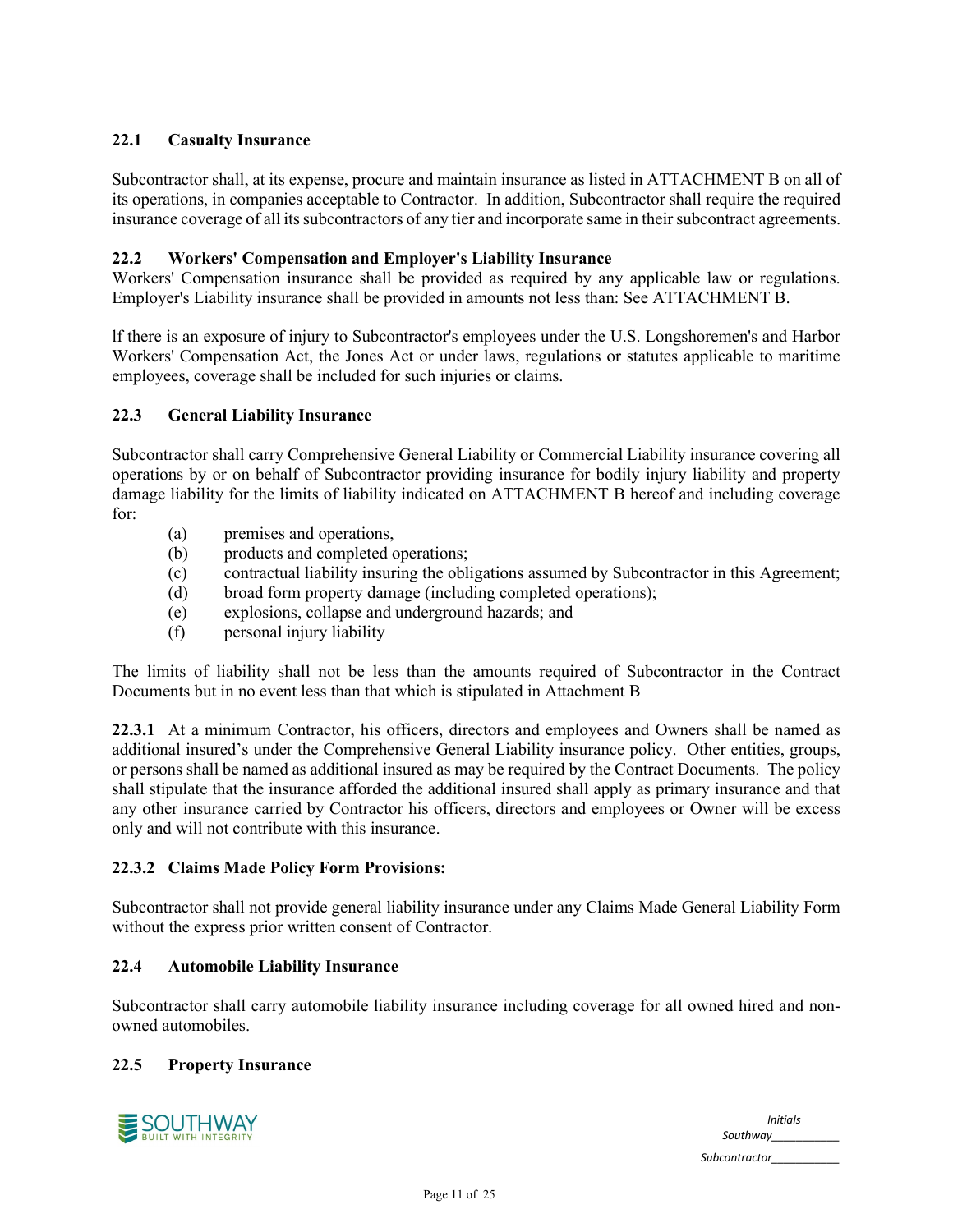Contractor and Subcontractor waive all rights against each other and against all other subcontractors and Owner for loss or damage to the extent reimbursed by Builders Risk or any other property or equipment insurance applicable to the Work, except such rights as they may have to the proceeds of such insurance. If the polices of insurance referred to in this Section require an endorsement or consent of the insurance company to provide for continued coverage where there is a waiver of subrogation, the owners of such policies will cause them to be so endorsed or obtain such consent.

Upon written request of Subcontractor, Contractor shall provide Subcontractor with a copy of the Builders Risk policy of insurance or any other property or equipment insurance in force for the Project and procured by Contractor. Subcontractor shall satisfy itself as to the existence and extent of such insurance prior to commencement of Subcontractor's work.

If Builders Risk insurance purchased by Owner or Contractor provides coverage for Subcontractor for loss or damage to Subcontractor's work, Subcontractor shall be responsible for the insurance policy deductible amount applicable to damage to Subcontractor's work, and/or damage to other work, caused by Subcontractor.

lf not covered under the Builder's Risk policy of insurance or any other property or equipment insurance required by the Contract Documents, Subcontractor shall procure and maintain at its own expense property and equipment insurance for portions of Subcontractor's work.

If Owner or Contractor has not purchased Builder's Risk or equivalent insurance including the full insurable value of Subcontractor's work, then Subcontractor shall procure such insurance at its own expense as will protect the interest of Subcontractor, and its subcontractors and suppliers in the Work. Such insurance shall also apply to any of Owner's or Contractor's property in the care, custody or control of Subcontractor.

# **22.6 Products & Completed Operations Liability**

Subcontractor shall maintain the Products and Completed Operations Liability Coverage in force until expiration of the applicable statute of limitation relating to latent defects in construction of, or improvements to, real property.

**22.7** Certificates of insurance, as evidence of the insurance required by this Agreement, shall be furnished by Subcontractor and its subcontractors and suppliers of any tier, to Contractor before Subcontractor hereunder commences any work. The certificates of insurance shall include endorsement providing 30-day written notice to Contractor there will be no cancellation or reduction of coverage without thirty (30) days prior written notice.

Contractor may take such steps as are necessary to assure Subcontractor's compliance with its obligations under Section 22. In the event Subcontractor fails to maintain any insurance coverage required under this Subcontract, Contractor might maintain such coverage and charge the expense to Subcontractor, or terminate this Subcontract.

The required insurance shall be subject to the approval of Contractor, but any acceptance of insurance certificates by Contractor shall in no way limit or relieve Subcontractor of the duties and responsibility by Subcontractor in this Subcontract. If higher limits or other forms of insurance are required in the Contract Documents, Subcontractor will comply with such requirements.



| <b>Initials</b> |
|-----------------|
| Southway        |
| Subcontractor   |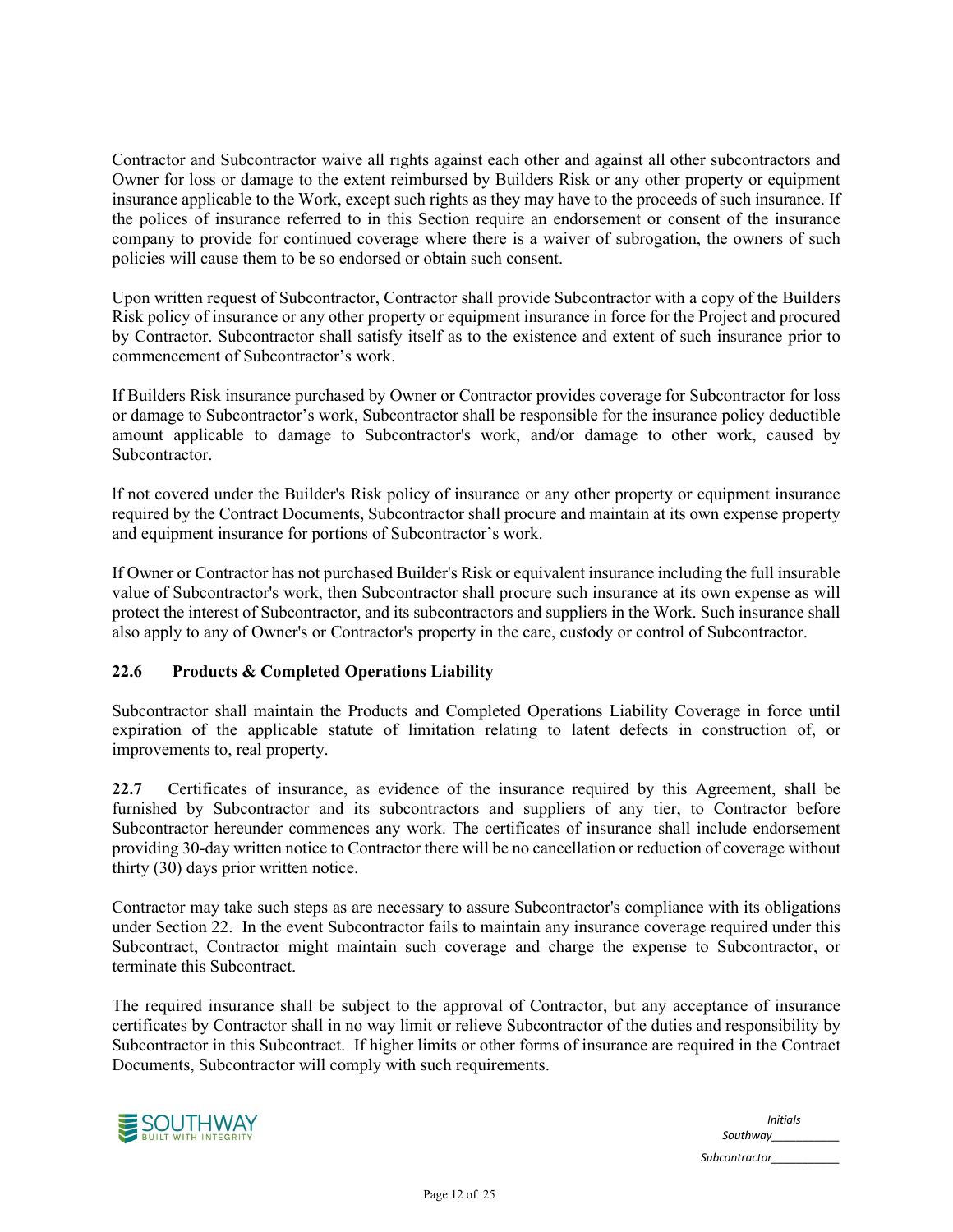Failure of Contractor to enforce in a timely manner any of the provisions of Section 22 shall not act as a waiver to enforcement of any of these provisions at a later date in the performance of this Subcontract. Any exceptions to the provisions of Section 22 must be delineated in the Contract Documents.

# **(23) Indemnification/ Risk of Loss/ Subcontractor Liability.**

23.1.1 Subcontractor hereby assumes the entire responsibility and liability for all Work, supervision, labor and materials provided under any Work Order issued pursuant to this Subcontract, whether or not erected in place, and for all plant, scaffolding, tools, equipment, supplies and other things provided by Subcontractor until final acceptance of the entirety of the Work by Owner. In the event of any loss, damage or destruction thereof from any cause, Subcontractor shall be liable therefor, and shall repair, rebuild and make good said loss, damage or destruction at Subcontractor's cost, subject only to the extent that any net proceeds are payable under any builder's risk property insurance that may be maintained by Owner or Contractor, if any.

Subcontractor shall be liable to Contractor for all costs Contractor incurs as a result of any failure of Subcontractor, or any of its suppliers or subcontractors of any tier, to perform.

To the fullest extent permitted by law, the Subcontractor shall indemnify, defend, and hold harmless the Contractor, Owner and their respective officers, directors, employees and agents ("Indemnified Parties") from and against all claims, damages, demands, losses, expenses, fines, causes of action, suits or other liabilities (including all costs of reasonable attorneys' fees, consequential damages, and punitive damages), arising out of or resulting from, or alleged to arise out of or result from, the performance of Subcontractor's Work under the Subcontract and/or any Work Order; but only to the extent attributable to the negligence, act or omission of the Subcontractor or any entity for which it is legally responsible or vicariously liable; regardless whether the claim is presented by an employee of Subcontractor. Such indemnity obligation shall not be in derogation or limitation of any other obligation or liability of the Subcontractor or the rights of the Contractor contained in this Subcontract or otherwise. This indemnification shall not be limited in any way by any limitation on the amount or type of damages, compensation or benefits payable by or for the Subcontractor under any workers' compensation acts, disability benefits acts or other employee benefits acts. This indemnification shall be in addition to any indemnity liability imposed by the Contract Documents, and shall survive the completion of the Work or the termination of the Subcontract.

Subcontractor's assumption of liability is independent from, and not limited in any manner by, the Subcontractor's insurance coverage obtained pursuant to Section 22.

Claims arising out of or resulting from, or alleged to arise out of or resulting from, the performance of Subcontractor's Work under the Subcontract and/or any Work Order to which Subcontractor's obligation to indemnify and defend Contractor hereunder include but are in no way limited to:

(a) Personal injury, including, but not limited to bodily injury, emotional injury, sickness or disease, or death to persons, including, but not limited to, any employees or agents of Subcontractor, Owner, Contractor, or any other subcontractor or supplier, and/or damage to property of anyone (including loss of use thereof), caused or alleged to be caused in whole or in part by any negligent or intentional act or omission of Subcontractor or anyone directly or indirectly employed by Subcontractor or anyone for whose acts Subcontractor may be liable.



| <b>Initials</b> |  |
|-----------------|--|
| Southway        |  |
| Subcontractor   |  |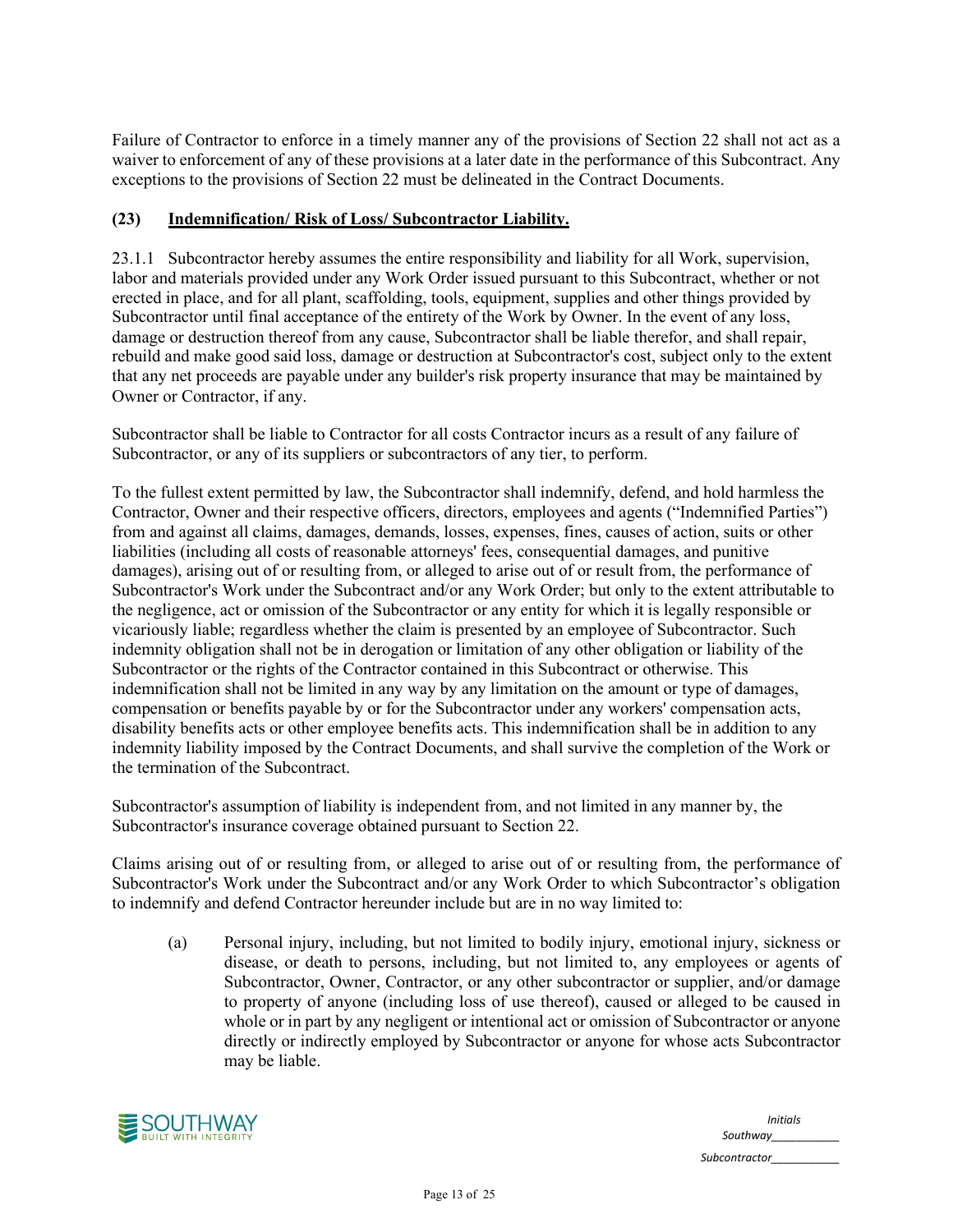- (b) Penalties imposed on account of the violation of any law, order, citation, rule regulation, standard, ordinance or statue, caused by the action or inaction of Subcontractor.
- (c) Infringement of any parent rights which may be brought against the Contractor or Owner arising out of Subcontractor's work.
- (d) Claims and liens for labor performed or materials used or furnished to be used on the job, including all incidental or consequential damages resulting to Contractor or Owner from such claims or liens.
- (e) Failure of Subcontractor to comply with any the provision of this Subcontract or the Contract Documents.
- (f) Any violation or infraction by Subcontractor of any law, order, citation, rule regulation, standard, ordinance or statute in any way relating to the occupational health or safety of employees, including, but not limited to, the use of Contractor's or other's equipment, hoist, elevators or scaffolds.

Subcontractor's indemnification and defense obligations outlined in provisions (a) through (f) above shall extend to Claims occurring after this Agreement is terminated as well as while it is in force, and shall continue until it is finally adjudicated that any and all actions against the Indemnified Parties for such matters which are indemnified hereunder are fully and finally barred by applicable Laws.

## **23.1.2 Subcontractor shall:**

- (a) At Subcontractor's own cost, expense and risk, defend all Claims as defined in Section 23.1.1 that may be brought or instituted by third persons, including, but not limited to governmental agencies or employees of Subcontractor, against Contractor or Owner their agents or employees or any of them;
- (b) Pay and satisfy any judgment or decree that may be rendered against Contractor or Owner or their agents or employees, or any of them, arising out of any such Claim; and/or
- (c) Reimburse Contractor Owner or their agents or employees for any judgment or decree and any and all expenses, attorneys' fees and costs incurred by any of them in connection herewith or in enforcing the indemnity granted in Section 23.1.1.

#### **23.3. Risk of Loss**

All work covered by this Subcontract done at the Project or in preparing or delivering materials or equipment, or any or all of them, to the Project shall be at the risk of Subcontractor exclusively until the completed work is accepted by Contractor.

#### **23.4 Subcontractor's Liability**

Subcontractor shall be responsible and liable to Contractor for all costs, disbursements, expenses, including attorney's fees, incurred by Contractor as a result of Subcontractor's breach or threatened breach of any



*Initials Southway\_\_\_\_\_\_\_\_\_\_\_ Subcontractor\_\_\_\_\_\_\_\_\_\_\_*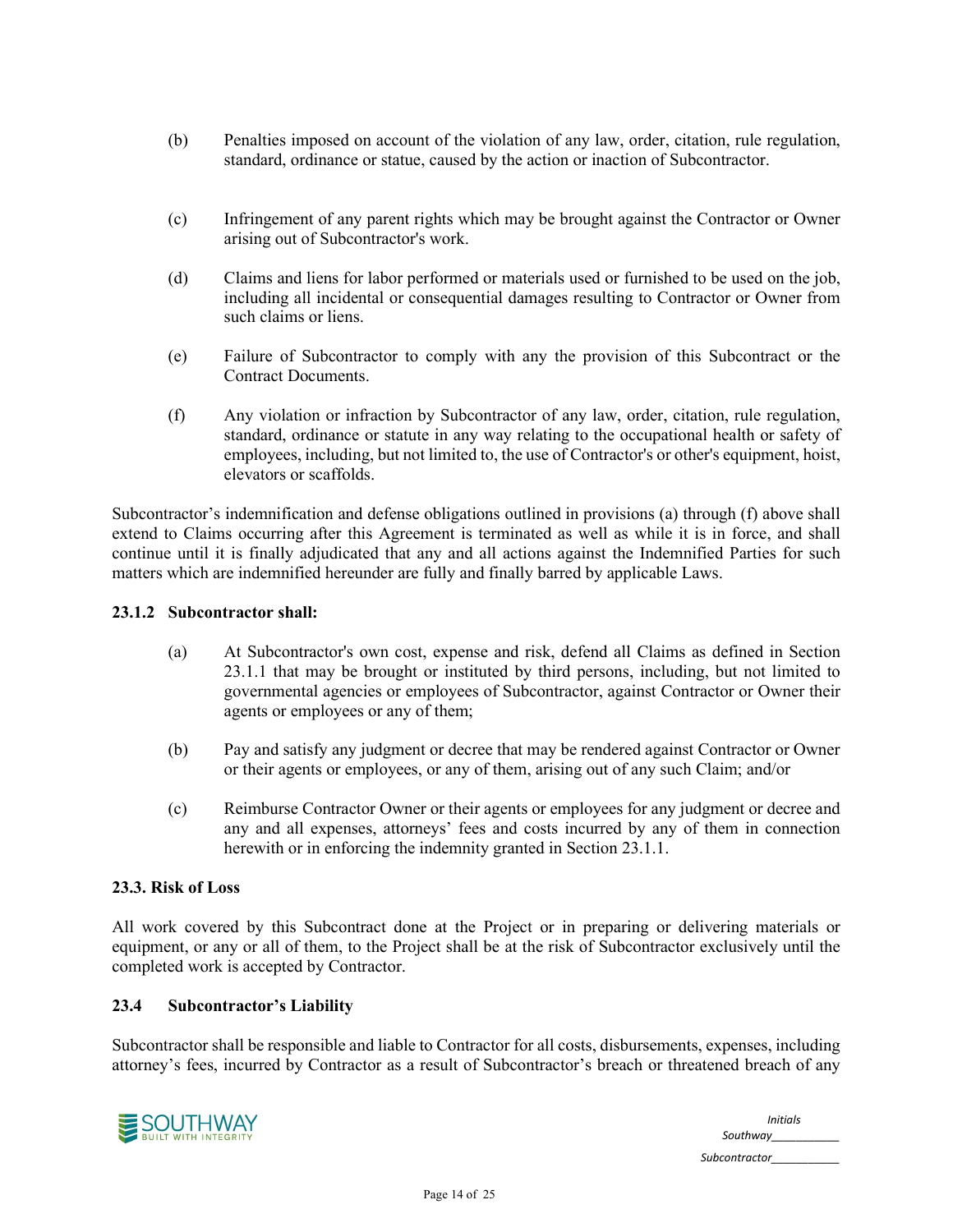term of condition of this Subcontract.

# **23.5 No Limitation of Liability**

The indemnities and obligations set forth in this Section 23 shall not be limited by the insurance requirements set forth in Section 22.

# **(24) Owner Relationship**

Subcontractor shall not interfere with Contractor's relationship with the Owner, and shall not communicate directly with the Owner without Contractor's consent. Subcontractor will not enter any other contract relating to the Project without Contractor's written consent.

#### **(25) Contractor's Right to Terminate Subcontract**

If Subcontractor files a petition for relief under the bankruptcy laws, or if an involuntary petition is filed against the Subcontractor, or if Subcontractor makes a general assignment for the benefit of its creditors, or its receiver is insolvent because of Subcontractor's insolvency, or if Subcontractor becomes insolvent, or if Subcontractor refuses or fails, except in cases for which extension of time is provided, to supply enough properly skilled workmen or proper materials, or if Subcontractor fails to make prompt payment for materials of labor, or disregards Laws, ordinances, or the instructions of the Contractor or otherwise violates any provision of this Subcontract, the Contractor may without prejudice to any other right or remedy and after giving Subcontractor forty-eight (48) hours written notice, terminate the employment of Subcontractor and take possession of the Project and complete the Work by whatever method Contractor may deem expedient. In such case Subcontractor shall not be entitled to receive any further payment until the Work is completed. If the balance of the Subcontract price exceeds the expense of completing the work, the damages incurred by Contractor, including all consequential damages, and Contractor's costs and attorneys' fees and such excess shall be paid to Subcontractor.

If Contractor terminates Subcontractor's right to proceed with the Work, pursuant to this Section, or exercises any other remedy available to Contractor, it is specifically agreed that Contractor may take possession of the Project and of any and all drawings, submittals, materials, tools, equipment, and appliances of Subcontractor at the Project, or Subcontractor's warehouse or other facilities for the purposes of completing the Work, and for such purpose, this Subcontract shall be construed as an assignment by Subcontractor to Contractor of said drawings, submittals, materials, tools, equipment and appliances. Such taking over shall not constitute or be construed as a waiver by Contractor of any action, cause of action, claim or demand Contractor may have against Subcontractor as a result of Subcontractor's default. In the event Contractor exercises its rights to terminate Subcontractor, Contractor may employ any other person or entity to finish the Work and provide the materials therefor. The remedies provided in this Subcontract shall be cumulative to all other remedies that Contractor may have against Subcontractor under the Subcontract, or in law or in equity, including but not limited to, the right to recover any other damages the Contractor may incur because of the default by Subcontractor. It is expressly agreed that a waiver of a breach of any terms or conditions contained in the Subcontract shall not be construed as a waiver of any subsequent breach.

#### **(26) Cancellation**

Contractor, by written notice executed by an agent of the Contractor, shall have the right to terminate and



| <b>Initials</b> |
|-----------------|
| Southway        |
| Subcontractor   |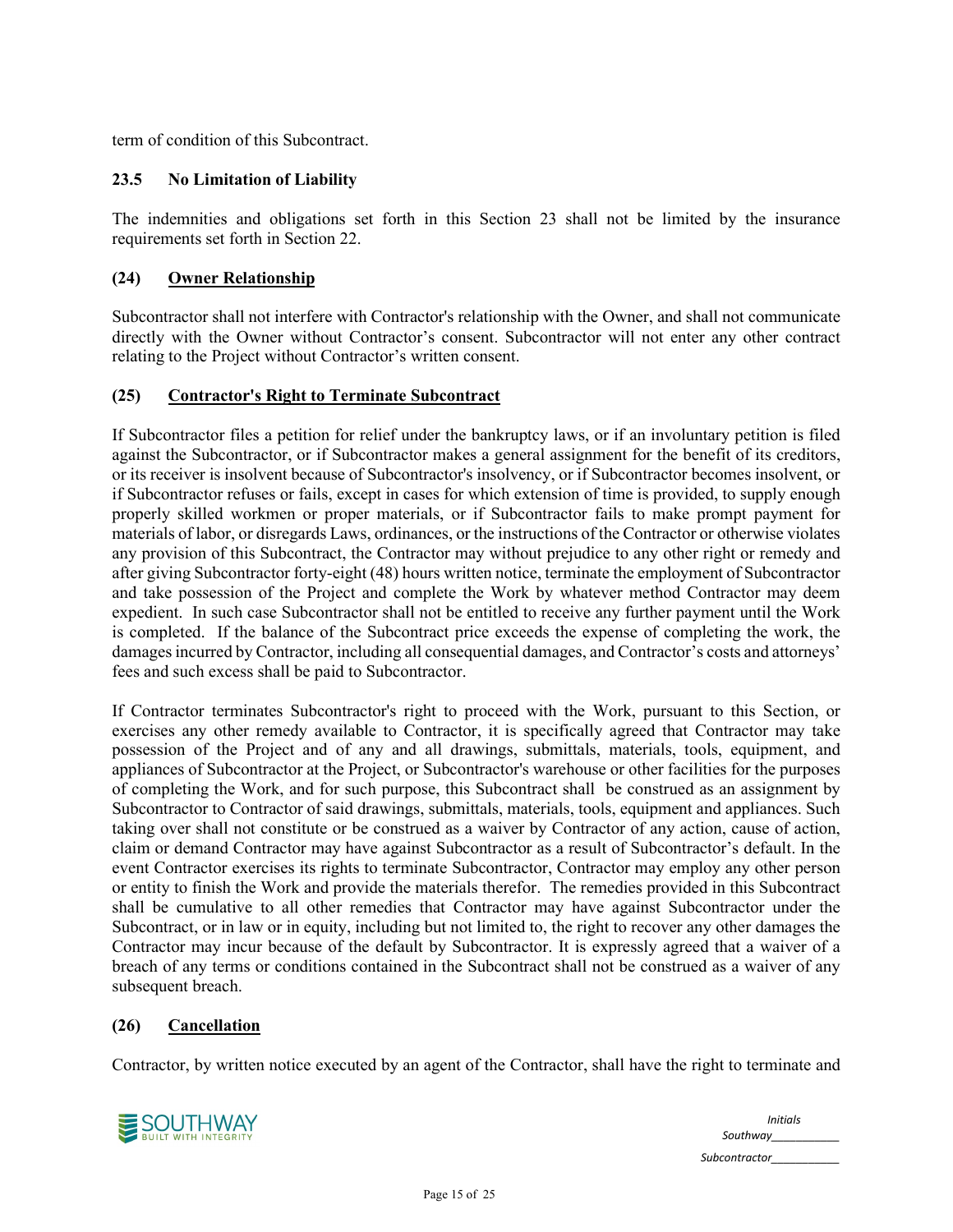cancel the Subcontract, without Subcontractor being at fault, for any cause or for its own convenience and require Subcontractor to immediately stop Work. In such event, provided Subcontractor is not then in default, Contractor shall pay Subcontractor for that Work actually performed. Contractor shall not be liable to Subcontractor for any other costs, including prospective profits or overhead on Work not performed. If the reason for the termination and cancellation of the Subcontract is due to any default or action by Owner, Architect/Engineer, or as a result of Court Order or public authority, then Contractor shall not be liable to Subcontractor for any sum greater than that which Contractor receives from Owner on behalf of Subcontractor's performance, less any costs and attorney's fees incurred by Contractor to prosecute the Subcontractor's claim.

# **(27) Labor Disturbances**

Subcontractor shall do whatever is necessary in the prosecution of its Work to guarantee harmonious labor relations at the Project and to prevent strikes or other labor disputes. Subcontractor shall fully abide by all labor agreements and jurisdictional decisions presently in force or subsequently executed with or by Contractor. Subcontractor's failure to so act may be deemed a material breach of the Subcontract.

Contractor may terminate this Subcontract if the presence of Subcontractor on the Project results in picketing, refusal to work, or labor problems which interfere with any part of the work of the Project, even though Subcontractor may otherwise be in full compliance with this Subcontract. In the event of such termination, Subcontractor shall be entitled to receive a sum based on the Work actually performed pursuant to this Subcontract, which sum shall not include any profit or overhead of Subcontractor for the remaining Work called for by this Subcontract.

# **(28) Use of Contractor's Equipment**

In the event that Subcontractor by rental, loan or otherwise, makes use of Contractor's or Subcontractors equipment, scaffolding or their appliances on the Project, or those of another subcontractor, Subcontractor agrees that such use, and required training, shall be at the sole risk of Subcontractor. Subcontractor shall indemnify and hold harmless Contractor against all costs claims and expenses of every nature (including attorney's fees) arising from the use thereof including, but not limited to, injury to Subcontractor's employees or property and the employees or property of others.

#### **(29) Assignment**

Subcontractor shall not voluntarily, or by operation of, law, assign, sublet or attempt to assign this Subcontract or any monies due hereunder, nor subcontract any portion thereto, without obtaining the prior written consent of Contractor.

Nothing contained herein shall prevent Contractor from assigning, pledging, hypothecating or otherwise transferring its interest in this Subcontract, now or in the future, for the purpose of obtaining or maintaining financing on the Work, or for the purpose of completing the Work. Contractor reserves the right to assign this Subcontract. Subcontractor shall be bound by the terms of this Subcontract notwithstanding the fact that this Subcontract, or a portion of it, is assigned to a third party.

#### **(30) DBE/MBE/WBE Requirements**

Subcontractor hereby certifies that it is familiar with the Federal, State oor Local DBE/MBE/WBE



| <b>Initials</b><br>Southway |
|-----------------------------|
| Subcontractor               |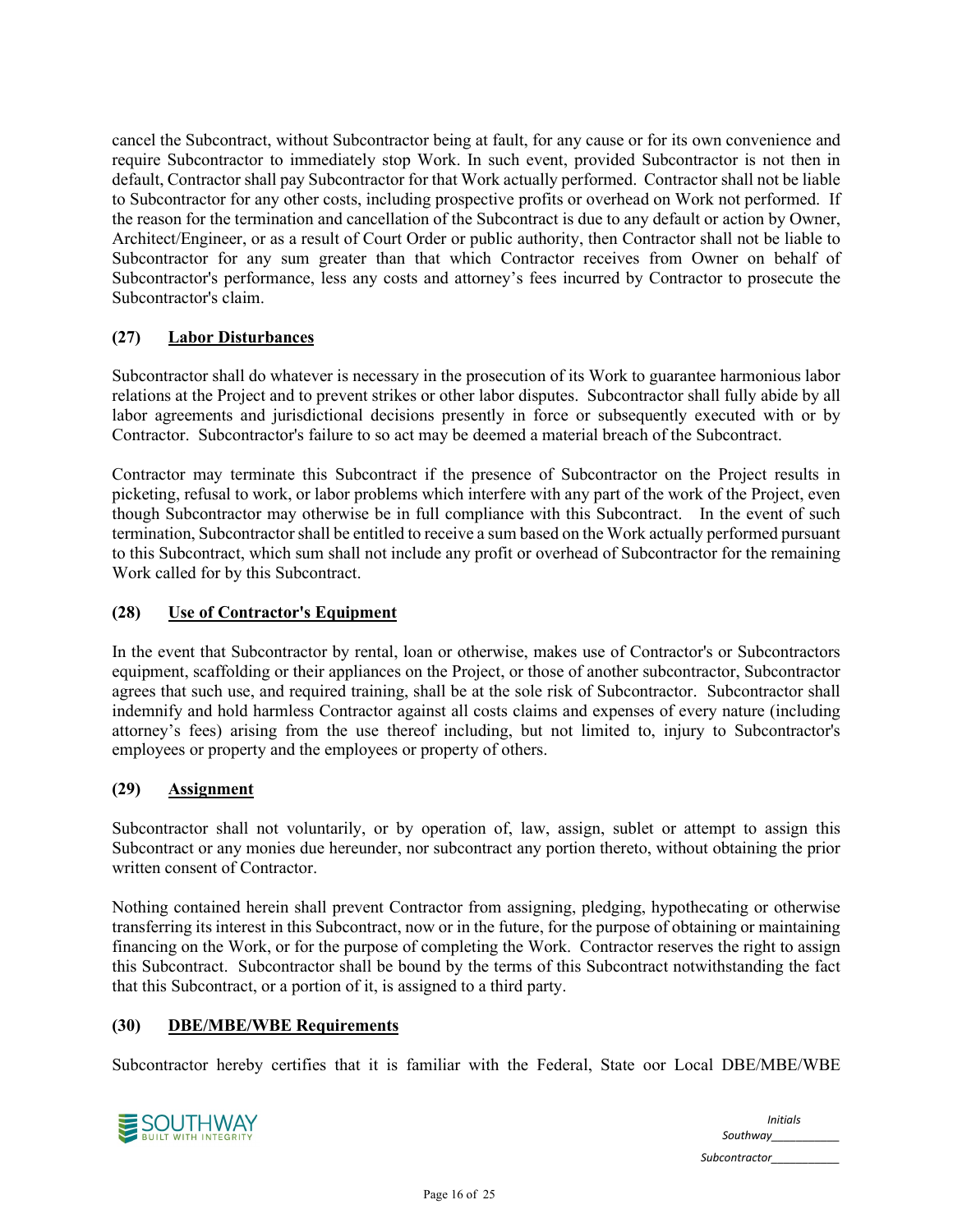Affirmative Action or federal, State or Local Business or Hiring requirements, if any, pertaining to the Project. If the Subcontractor claims status as a DBE/MBE/WBE, Subcontractor shall take all steps necessary, and shall make all necessary records available to the Contractor and the Owner, to assure that Subcontractor is in compliance with such requirements. Subcontractor agrees to undertake all the requirements of the said provisions insofar as applicable to the performance of this agreement. Further, Subcontractor agrees to include said provisions and requirements in any subcontract or purchase order it has with any other party in such a manner that said provisions will be binding upon said subcontractors or vendors of Subcontractor.

# **(31) Sub-subcontracts and Sub-Purchase Orders**

Subcontractor hereby agrees to incorporate into any subcontracts or purchase orders it has with any other party all those provisions required by law to be incorporated therein and all those provisions of the Subcontract which affect the rights of Contractor. Subcontractor shall neither create a contractual relationship between Contractor and Subcontractor's subcontractors or suppliers, nor between Subcontractor and Owner or Architect/Engineer.

Prior to, and condition precedent to issuance of first payment to the Subcontractor, Subcontractor shall furnish Contractor in writing with a list of the names of its subcontractors and material suppliers proposed for the principal portions of the Work. Subcontractor shall not employ any subcontractor or material supplier to whom Contractor may have an objection. Contracts between Subcontractor and its subcontractor or its material supplier shall not conflict with the terms of this Agreement. No sub-subcontract or supply agreement entered into by Subcontractor shall relieve Subcontractor of its liabilities or obligations under this Subcontract, and Subcontractor shall be fully responsible to Contractor for the acts and omissions of its subcontractors and material suppliers and of any persons either directly or indirectly employed by them in the performance of the Work.

# **(32) Delay/Consequential Damages**

Contractor shall not be liable to Subcontractor for damages for delay or disruption to Subcontractor's work caused by any reason. Contractor shall not be liable to Subcontractor for consequential damages (including impact to home office overhead) incurred by Subcontractor for any reason. Furthermore, Contractor shall not be liable to Subcontractor for damage to Subcontractor's work caused by another Subcontractor of Contractor.

# **(33) Taxes**

Subcontractor shall pay any and all taxes, including sales tax, which may be due or levied against any material or labor, as well as Social Security, age, Unemployment Insurance, or Income Withholding Tax, as required by law. If requested by Contractor, Subcontractor shall present satisfactory evidence that all such tax and insurance payments have been made in full as a condition to receiving any progress or other payment under this Subcontract.

#### **(34) Traffic Control**

As it relates to the Subcontractor's own Work, it shall be the responsibility of Subcontractor to control traffic on the site pursuant to local or municipal Laws or as directed by Contractor's representative, to enforce restrictions against parking on roads within the site; and to provide necessary parking areas for all



| <b>Initials</b><br>Southway |
|-----------------------------|
| Subcontractor               |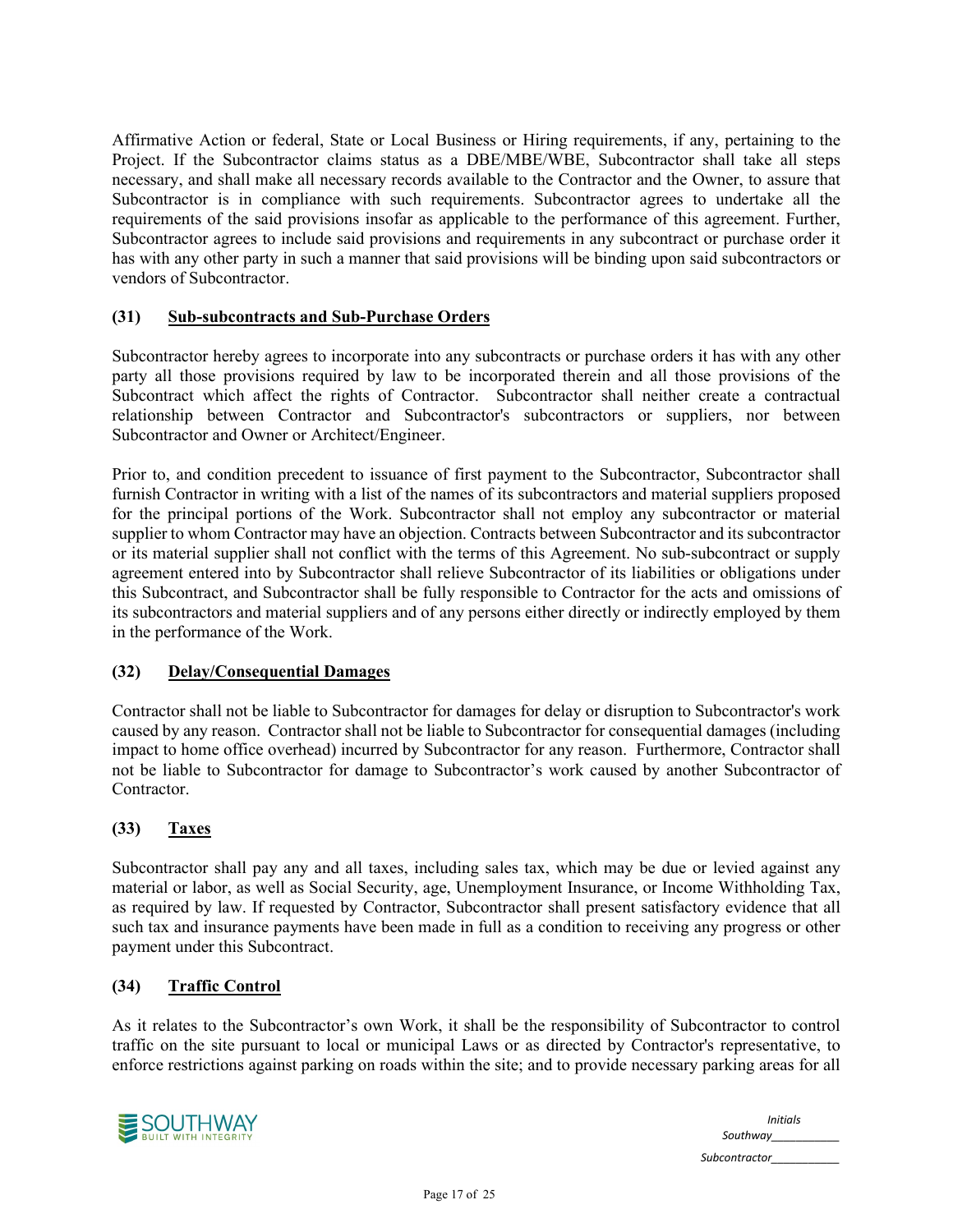workmen in suitable locations as approved by Contractor.

Contractor shall have the right to tow vehicles that are improperly parked, and all towing charges will be charged to Subcontractor. Subcontractor shall keep all trucks, dozers, graders, and other equipment off concrete and road surfaces and graded sites. Subcontractor shall, under rules or regulations prescribed by Contractor, use only established roadways and such temporary roadways as may be authorized by Contractor.

#### **(35) Cleanup, Protection and Repairs**

Subcontractor shall cleanup and remove off-site all of its debris, rubbish and surplus materials as the Work progresses. Subcontractor shall keep its work area in "rake-clean" standard and broom clean on a daily basis and broom clean on a biweekly basis or more frequently as the requirements of the Project dictate and in accordance with all Laws. Subcontractor shall keep its own work protected from damage by the elements and from other damage likely to occur in the performance of the Work, and shall protect all other parts of the project performed by others from damage likely to be caused by Subcontractor's Work. Should any such damage be so caused, Subcontractor shall immediately repair the same at Subcontractor's expense and sole cost. Any default by Subcontractor in any such cleaning, protection, or repairs, may be remedied by Contractor and the cost deducted from the Subcontract price.

#### **(36) Maintenance, Protection and Restoration of Existing Structures**

Subcontractor shall be responsible for the protection of any lawn, tree, shrub, hedge, fence, wall, sidewalk, driveway, curb, gutter, sprinkling system or other feature existing on public or private property at the time of beginning, or placed there during the progress, of the Work. Subcontractor shall be responsible for replacement of same, if damaged by the Subcontractor, or damaged as a result of the Subcontractor's negligence. Where trenches are excavated in streets which are paved, oiled or otherwise improved, the pavement or surfaces thus removed shall be replaced by Subcontractor in accordance with the Contract Documents under which the streets were originally improved or with minimum standards of AHJ, whichever is greater. The cost of such replacements or restorations shall be included in the process bid for the various items of Work and no additional payment will be made thereof.

# **(37) Public Utilities**

Unless otherwise indicated on the Contract Documents, or unless called for by Contractor, all water, gas, or irrigation lines, lighting, power or telephone conduits or wires, or sewer lines and other surface or subsurface structures or lines, whether or not known to Subcontractor at the time of execution of this Subcontract, shall be maintained by Subcontractor and shall not be disturbed, disconnected or damaged by Subcontractor during the progress of the Work. Should Subcontractor, in the performance of the Work, disturb disconnect or damage any of the above, all costs and expenses arising from such disturbance in the replacing or repair thereof, shall be borne by Subcontractor.

#### **(38) Supervision**

Subcontractor (if Subcontractor is an individual) or Subcontractor's chief operating officer (if Subcontractor is a corporation) shall personally supervise the Work or shall have a competent, Englishspeaking, foreman or superintendent satisfactory to Contractor, on the Project at all times during the progress of the Work with authority to act for Subcontractor. Subcontractor shall at all times enforce strict



| <b>Initials</b><br>Southway |
|-----------------------------|
| Subcontractor               |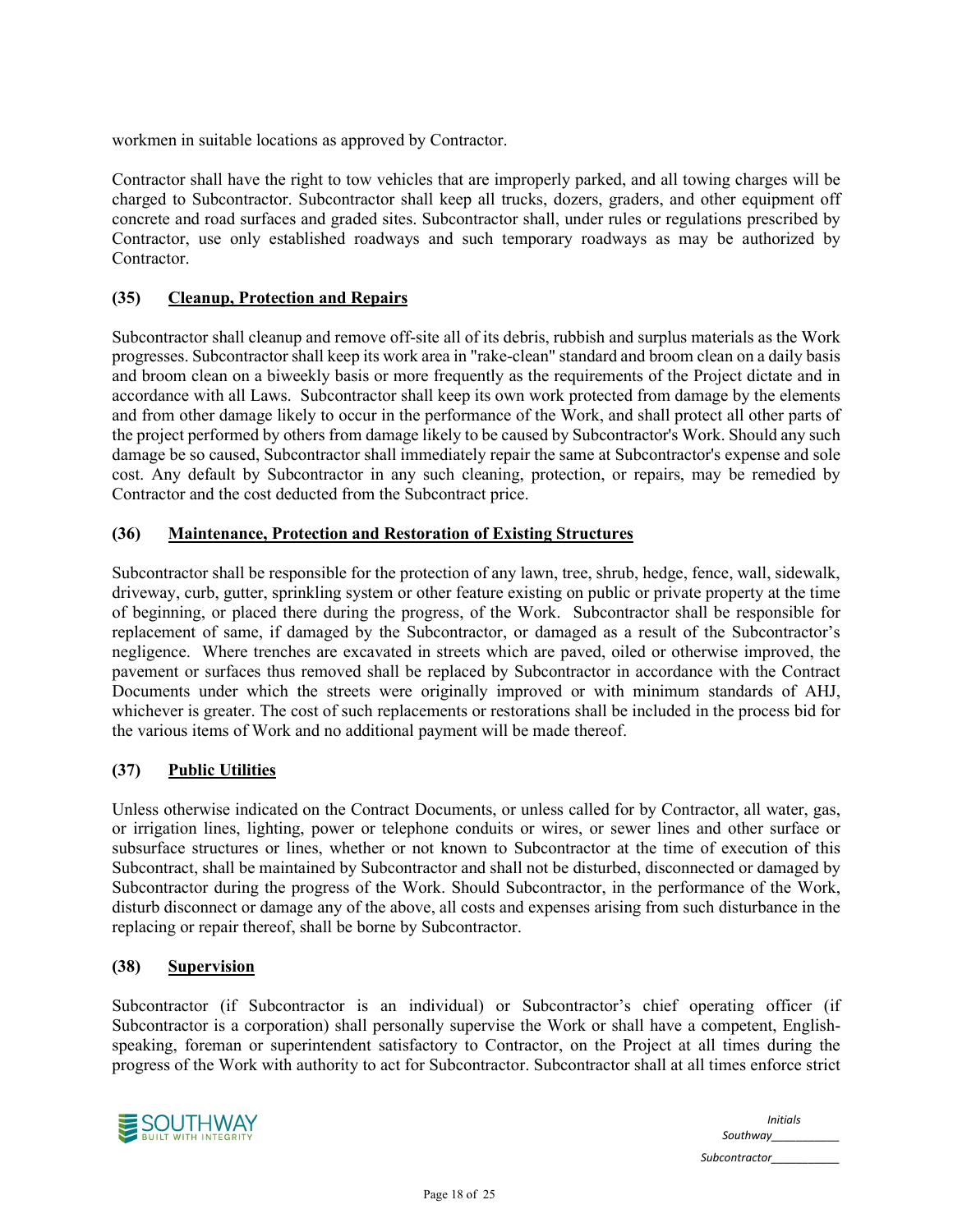discipline and good order among its employees and shall not employ in the Work any unsatisfactory employees not skilled in the Work assigned to it or anyone unsatisfactory to the Contractor. Failure of Subcontractor to provide a full-time competent, English-speaking, foreman on-site anytime the Subcontractor is executing work, will be deemed a breech of contract and may result in the withholding of pending payments as well as contract termination.

# **(39) Safety**

Subcontractor acknowledges and represents that it has made an on-site inspection of the Premises and the work area so as to be familiar with all conditions, which may affect the safety and health of its employees as well as those of its Subcontractors. Contractor reserves the right, but not the obligation, to inspect the safety work performance of Subcontractors to ascertain their compliance with these and other applicable safety provisions. Notwithstanding the foregoing, Subcontractor, as an independent contractor, is solely responsible for controlling the manner and means by which it performs the Work pursuant to this Agreement. Unless otherwise agreed to by the parties in writing, Subcontractor shall provide all safety equipment, materials, tools, personal protection equipment, and training for use of same, necessary to perform the work in a safe, healthful and workmanlike manner. Subcontractor shall immediately report to Contractor all accidents, occupational injuries, and illness involving its employees or those of its Subcontractors, relating to the Work, or which cause any injury to a third party or which cause damage to the property of Owner, Contractor or a third party. Subcontractor shall promptly furnish to Contactor copies of any worker's compensation report of injury or illness forms filed by any of its employees or those of its Subcontractors and when requested, assist Contractor in any investigation it may conduct of any such accident, injury or illness.

Subcontractor will submit to Southway Builders copy of its companywide safety program. If noted in Attachment A of this Subcontract, a project or job specific Safety Program may also be a required submittal to Southway.

Subcontractor acknowledges that all Subcontractor and sub-subcontractor personnel are required to wear the following personal projection at all times when on site, regardless of their activity, OSHA-compliant or AHJ-compliant (whichever is more strict): hard hats, workboots, long pants, shirts with sleeves, and safety vests. Additionally, Subcontractor shall provide all ear protection as required and any other personal protection either required by Laws or AHJ. The Subcontractor acknowledges that no individual is permitted to work at elevations greater than six feet without fall protection; this specifically includes, but is not limited to, working on a roof, regardless of the work's proximity to the leading edge of the roof; where parapets do not exist, or where parapets do not meet the minimum height requirements for fall protection according to the AHJ (e.g. MOSH, OSHA, VOSH). The Subcontractor is responsible for providing their own means of fall protection, acceptable to the AHJ, when working at elevations of six feet or greater, including, but not limited to guardrails and personal fall arrest systems (PFAS); roof monitors are not an acceptable means for which to comply with Southway Builders' fall protection policy. Subcontractor further acknowledges that no individual will be permitted to work on, or enter into, the project without wearing the required personal protection Likewise, the Subcontractor acknowledges that they are solely responsible for providing a safe work area that is compliant with all applicable codes and regulations according to the AHJ and the Subcontractor further represents that their commencement of any work at any time will be so executed in a manner that complies with the AHJ at all times. Any violations of this policy will constitute sufficient grounds for the Contractor to be fined, in accordance with the Southway Builders' violation form; furthermore, Southway Builders reserves the right to evict the violator from the site, without implications to Subcontract cost or schedule.



| <b>Initials</b> |
|-----------------|
| Southway        |
| Subcontractor   |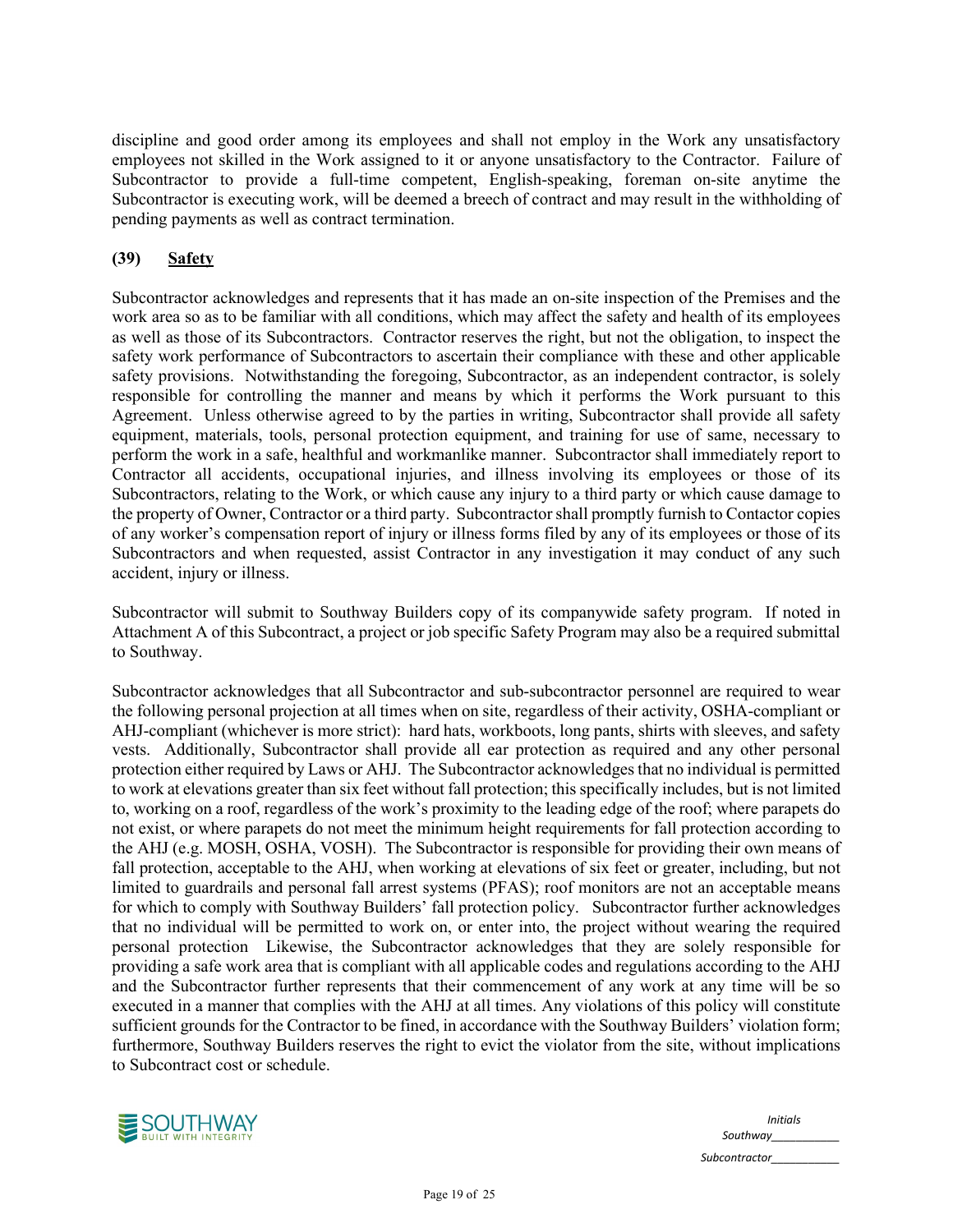It is a specific requirement that this Subcontractor submit to Southway a current Chemical Information List (CIL) for each hazardous chemical used or stored at the workplace. Additionally, Safety Data Sheets (SDS) for each chemical on the CIL must also be submitted to Southway Builders. All such CIL and SDS documentation must be per the requirements of OSHA, any state specific AHJ such as Maryland Occupational Safety and Health (MOSH), Virginia Occupation and Health (VOSH), Maryland Department of the Environment (MDE) any other applicable public authority and AHJ.

Subcontractor has the sole obligation to contact its local utility locator service (such Miss Utility (Maryland), VA811 (Virginia)), or applicable utility location service in the area in which the Work occurs, prior to the initiation of any underground work, and an all clear notice from said utility locator servie is required prior to the initiation of any such work. Subcontractor shall comply with the rules and regulations for safety promulgated by Contractor, and shall correct immediately any violations brought to Subcontractor's attention by Contractor or by governmental authorities. Subcontractor, for itself, its agents and employees, agrees to be bound by and comply with (and as to its agents and employees enforce compliance with) all requirements and provisions of the Occupational Safety and Health Act of 1970 and all applicable state and local safety codes and regulations and the Project Safety Plan. Subcontractor shall be responsible for and shall pay to Contractor all damages, costs, and expenses (including attorney's fees) incurred by Contractor as a result, either directly or indirectly of the failure of Subcontractor, its agents or employees to comply with the provisions of this paragraph.

# **(40) Notices**

Any notice required or permitted to be given hereunder shall be in writing and shall be served by facsimile and first class mail to Southway Builders, Inc., 1318 East Fort Avenue, Baltimore, Maryland 21230.

# **(41) Waiver of Remedies**

The waiver, expressly or by implication, by Contractor of any provision of this Subcontract, at any time, shall not be deemed to constitute a future or further waiver by Contractor nor a waiver of any remedy reserved to Contractor under any provision of this Subcontract. Delay in the enforcement of any remedy in the event of a breach of any term or condition hereof, or in the exercise of any right or rights of Contractor in the event of any breach hereof by Subcontractor shall not serve as a waiver of Contractor's rights to pursue said remedies or other remedies, are cumulative and in addition to those given by law, and the expression herein of any specific right of remedy shall not be construed to limiting Contractor on exercising any other right or remedy it may have.

# **(42) Governing Law/Arbitration/Mediation**

Regardless of the location of the project, the validity, interpretation and performance of this Subcontract shall be governed by the Laws of the State of Maryland. Any action or proceeding arising from or in connection with this Subcontract shall be commenced and maintained in a court of competent jurisdiction in the City of Baltimore and shall not be commenced or maintained in any other court. In any action commenced by Subcontractor against Contractor, Contractor's sureties, or Owner, Subcontractor hereby expressly agrees to waive its right to a trial jury. If any claim or dispute arises relating to the Subcontract or the Project, Subcontractor shall immediately make all of its books and records available to Contractor for review and audit.



|               | <b>Initials</b> |
|---------------|-----------------|
|               | Southway        |
| Subcontractor |                 |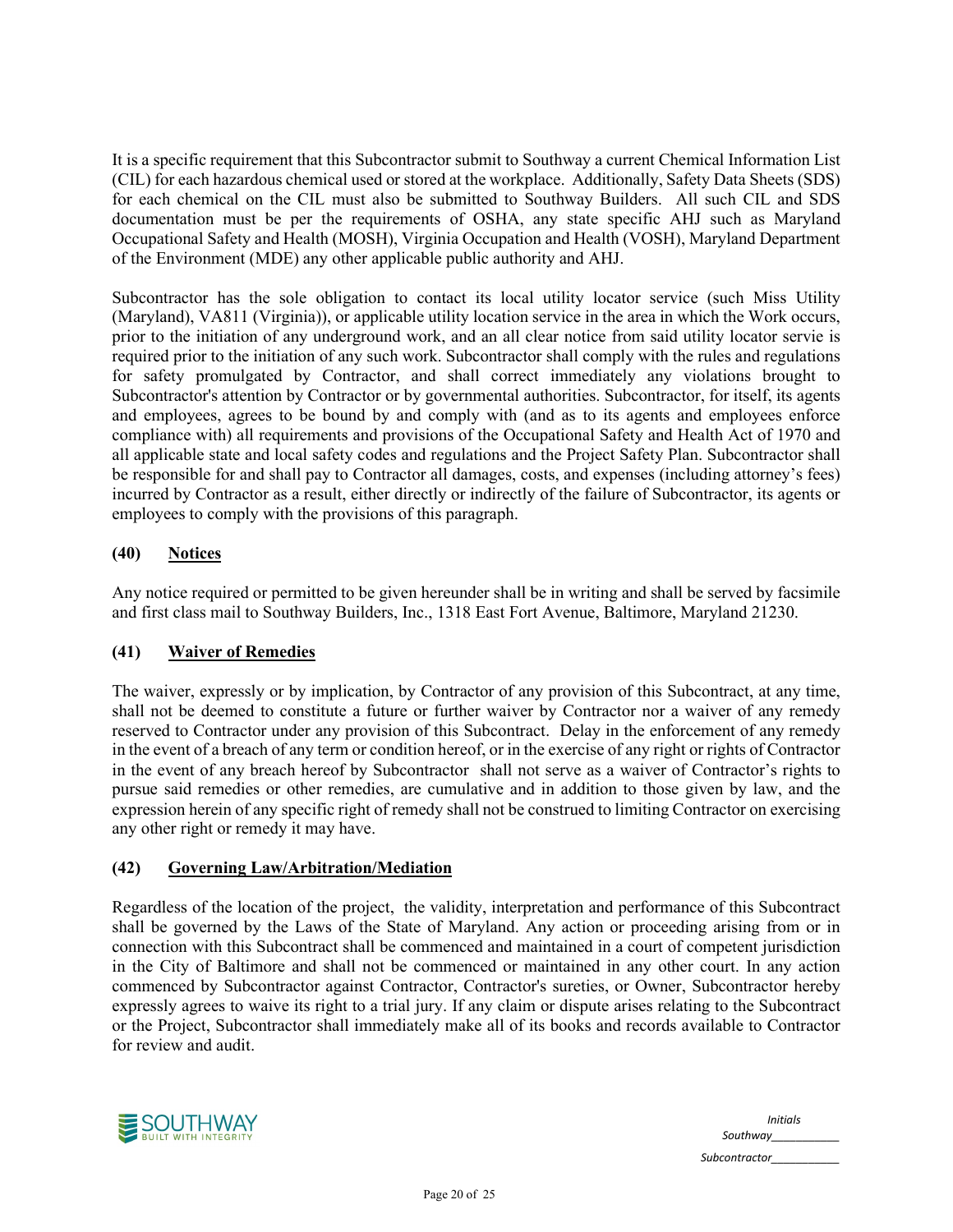Notwithstanding anything herein to the contrary, Contractor, at its sole option, shall have the right to require Subcontractor to submit any and all claims, disputes and other matters in question between Subcontractor and Contractor and/or its sureties arising out of or related to the Subcontract or the breach thereof to arbitration in accordance with the Construction Industry Rules of the American Arbitration Association in Baltimore, Maryland.

In addition to Contractor's right to require arbitration hereunder, Contractor shall have the right to require mediation pursuant to the Construction Industry Mediation Rules of the American Arbitration Association or such other rules as the parties may mutually select.

Recision of this Subcontract shall not impair this arbitration/mediation agreement.

All subcontractors and material suppliers to Subcontractor are bound this arbitration/mediation provision. In the event that Contractor is of the opinion that any other parties having contractual relations with Subcontractor (herein referred to as "Impleaded Parties") may in any matter whatsoever be involved in any claim arising from this Subcontract before the arbitrator(s) or mediator(s) in which Contractor is an original party, Contractor shall have the right to make such Impleaded Parties a party to an arbitration or mediation between Contractor and Subcontractor by mailing a notice to such Impleaded Parties requiring them to become parties thereto, provided such impleader is permissible under the relevant rules of the proceeding.

## **(43) Miscellaneous Provisions**

The language in this Subcontract shall be construed according to its customary meaning within the building industry in the state of Maryland.

Captions and titles of the different Articles and Sections of this Subcontract are solely for the purpose of aiding and assisting in the location of different material in this Subcontract and are not to be considered under any circumstances as parts, provisions or interpretations of this Subcontract or to limit the full contents of same or affect the meaning, extent or interpretation thereof.

The failure of Contractor to insist upon the strict performance of any provisions of the Subcontract or to exercise any right, option or remedy hereby reserved or the existence of any recourse of performance hereunder shall not be construed as a waiver of any provision hereof or of any such right, option or remedy or as waiver for the future of any such provision, right, option or remedy or as a waiver of a subsequent breach thereof. No provision of this Subcontract shall be deemed to have been waived by Contractor unless such waiver shall be in writing signed by Contractor.

If any term or provision of this Subcontract is found invalid or unenforceable, it shall not affect the validity or enforcement of all remaining terms and provisions of the Subcontract.

Subject to the provisions hereof restricting assignment of this subcontract by Subcontractor, this Subcontract shall be binding upon and shall inure to the benefit of the successors and assigns of the parties hereto. The invalidity of any one of the covenants, agreements, conditions and provisions of this Subcontract, or any portion thereof, shall not affect the remaining portions of this Subcontract, and this Subcontract shall be construed as if such invalid covenant, agreement, condition or provision had been inserted herein. As used in this Subcontract, the masculine, feminine or neuter gender and the singular and plural numbers, shall be deemed to include the others and are used only as matter of convenience and for reference and in no way define the scope or content of this Subcontract or the construction of any provision



| <b>Initials</b> |
|-----------------|
| Southway        |
| Subcontractor   |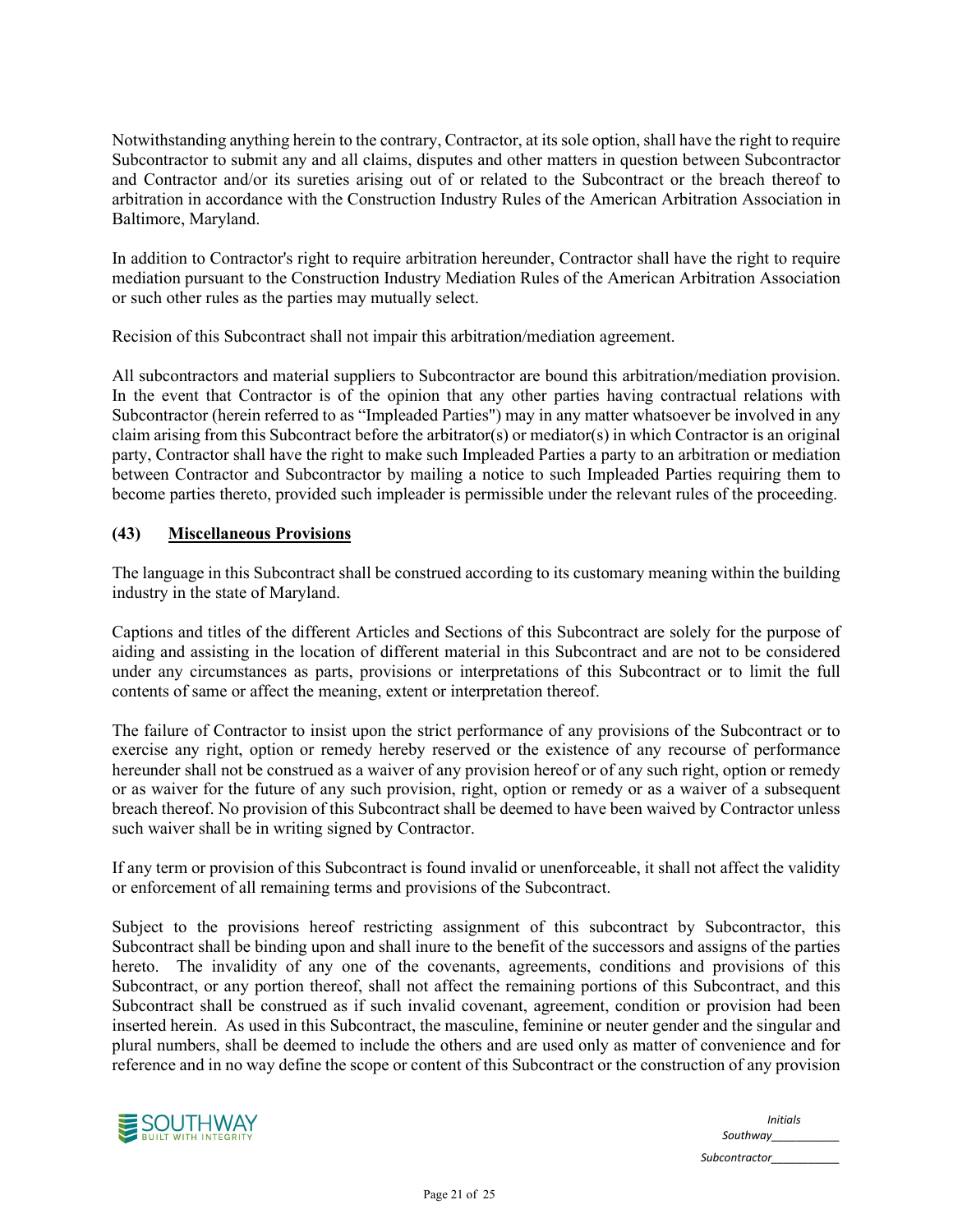hereof, or of any document or instrument referred to herein.

# **(44) Oral Modifications**

The Subcontract shall not be changed, modified, altered, or terminated orally. The Subcontract supersedes Subcontractor's previous written or oral quotes and/or proposals, any prior representations and oral or written agreements made by Contractor and contains the entire agreement between the parties with respect to the Project.

## **(45) Conditional Subcontract**

The Subcontract is made conditional upon the approval of Subcontractor by Owner and Architect/Engineer, where such approval is required and the Contractor receiving a contract from its customer. However, Subcontractor is responsible to maintain and abide by all statements and quotes given to Contractor and upon which Contractor is relying.

#### **(46) Submittals**

The approval by Contractor, Owner or Architect/Engineer of any submittals of Subcontractor shall not relieve it of liability for or deviations from the Prime Contract or the Subcontract, unless specifically called to Contractor's attention, in writing, and it is then so acknowledged by Contractor in writing. Subcontractor shall cooperate with Contractor and other subcontractors whose work might interfere with Subcontractor's work, and shall participate in the preparation of coordinated drawings in areas of congestion as required by Contractor and the Contract Documents, specifically noting and advising Contractor of any such interference. Submittals shall be made in accordance with Contract Documents.

All drawings of the Subcontractor shall be submitted for approval of the Architect/Engineer through the Contractor. On all drawings submitted by Subcontractor through the Contractor for approval of the Architect/Engineer, Subcontractor shall certify that its submittal does not vary from the Contract Documents, unless specifically noted. Subcontractor has the obligation to affirmatively disclose any deviation from the Contract Documents on such drawing. Subcontractor's failure to provide the appropriate certification of non-variance shall create a conclusive presumption that Subcontractor's submittal does not vary from the Contract Documents.

All submittals shall be due from Subcontractor to Contractor within thirty *(30)* days from the date of issuance of the Subcontract. Failure to furnish all required submittals within thirty (30) days from the date of issuance of the Subcontract will result in withholding of payment. Subcontractor will submit all submittals electronically and will additionally submit hard copies of large-format drawings (defined as any drawings that cannot be correctly printed on 11x17 format, i.e. shop drawings). Subcontractor will submit a minimum of 3 hard copies of said drawings, and as many hard copies as is required by the Contract Documents.

# **(47) Wages**

Certified Payroll Reports will be required and submitted pursuant to the terms of the Contract Documents. Failure to comply will result in payment being withheld until full compliance is received and approved by Contractor and AHJ. Any fines levied, or any and all costs associated with subsequent legal action, including attorneys' fees, as a result of failure to comply with payroll laws or regulations shall be the sole



| <b>Initials</b><br>Southway |
|-----------------------------|
| Subcontractor               |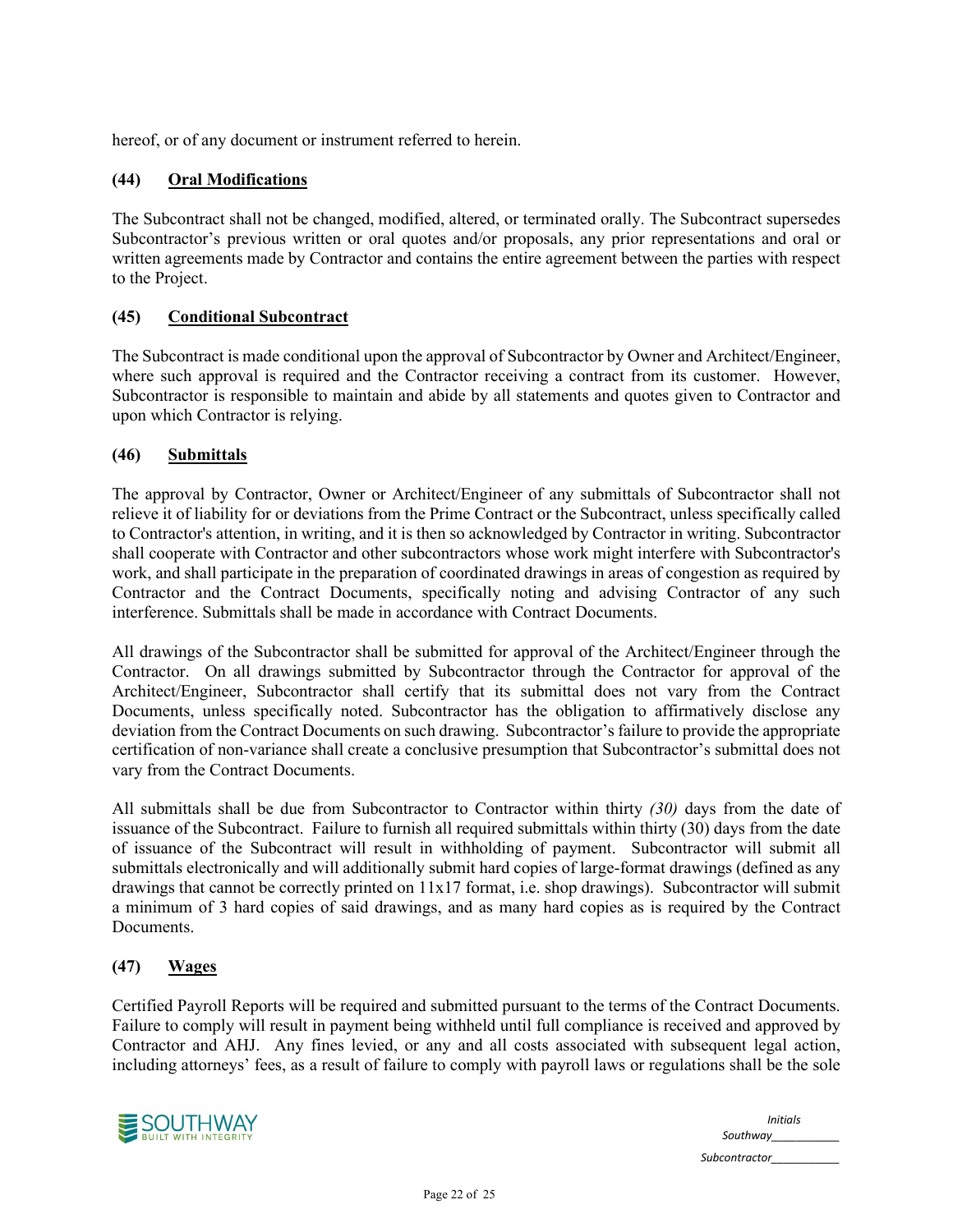responsibility of Subcontractor. Receipt of accurate Certified Payroll Reports, for the month is which payment is due, is condition precedent for receipt of payment for that month.

# **(48) Immigration Legislation**

Subcontractor shall comply with the provisions of the most current immigration legislation and with all subsequent amendments thereto and all rules and regulations heretofore, and hereafter promulgated by the Immigration and Naturalization Service which relate to such legislation. Subcontractor shall and hereby does indemnify and hold Contractor harmless from all loss, costs and expenses, including attorneys' fees, which Contractor may suffer or become obligated to pay by reason of or arising out of any violation by Subcontractor of any provision of the most current immigration legislation or any rule or regulation promulgated by the Immigration and Naturalization Service pursuant or relating to said legislation.

#### **(49) Representations of Subcontractor**

Subcontractor represents and certifies that:

- A. Subcontractor is financially solvent and competent to perform the Work;
- B. Subcontractor is familiar with all Federal, State, or other laws, ordinances, orders, rules and regulations, which may in any way affect the Project;
- C. Subcontractor has carefully examined all the Contract documents and the jobsite and is satisfied as to the nature and location of the Work, the character, quality and quantity of surface and subsurface materials likely to be encountered, the character or type of equipment and other facilities needed for the performance of the Work, the general and local conditions and all other materials or items which may affect the Work;
- D. Subcontractor is an independent contractor;
- E. Fair and ethical business practices will be strictly adhered to during the life of this Subcontract. During the term of this Subcontract, neither Subcontractor nor any director, partner, owner, officer or employee shall;
	- 1. File with a government office or employee, a written instrument which intentionally contains a false statement or false information;
	- 2. Intentionally falsify business records;
	- 3. Give, or offer to give, money or any other benefit to a labor official with respect to any of his or her acts, duties or decisions as a labor official;
	- 4. Give, or offer to give, money or any other benefit to a public servant with intent to influence the public servant with respect to any of his other acts, duties or decisions as a public servant; and
	- 5. Knowingly participate in the criminal activities of any organized crime group, associated with any such organized crime group participate through criminal means in any of the business affairs of Subcontractor.

F. Is currently licensed in the type work contracted for in the state(s) the contract is prosecuted.

At Contractor's sole discretion, Subcontractor will provide, within ten (10) days any and all of the

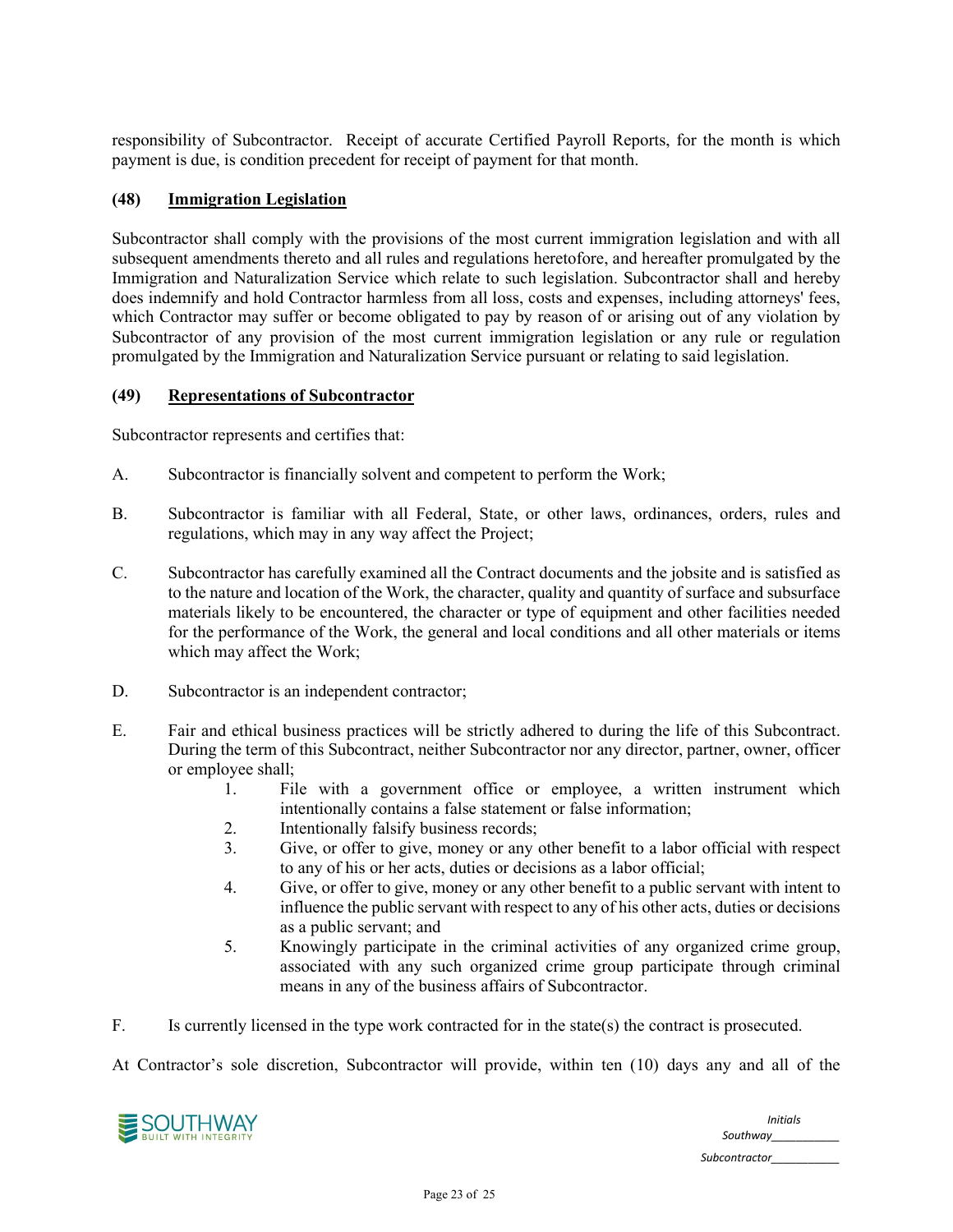following:

A. Current Financial Statements

B. Contact Sheet – listing all suppliers' and sub-subcontractors' contact information, material or equipment being purchased, and purchase order/subcontract amounts,

C. Surety Statement or letter of credit from Surety indicating Subcontractor's financial solvency, bonding capacity, and current status.

- D. Invoices from suppliers and sub-subcontractors
- E. Copies of purchase orders and subcontractors
- F. Waiver of lien from suppliers and sub-subcontractors

Subcontractor hereby grants Contractor rights to speak directly with all vendors and sub-subcontractors with regard to the Work, or any other work being executed by the Subcontractor.

## **(50) Possession Prior to Completion**

Whenever it may be useful or necessary for the Contractor to do so, Contractor shall be permitted to occupy and/or use any portion of the Work which has been either partially or fully completed by the Subcontractor before final inspection and acceptance thereof by the Owner, but such use and/or occupation shall not relieve the Subcontractor of his guarantee of said Work nor his obligation to make good at his own expense any defect in materials and/or workmanship which may occur or develop prior to Contractor's release from responsibility to the 0wner. Any use or occupancy does not constitute the start of any warranty period whatsoever.

# **(51) Equal Opportunity**

Subcontractor agrees to recruit and hire all employees without regard to race, color, creed, Religion, sex, age, non-disqualifying handicap or disability, military service, ancestry or national origin and not to discriminate against any employee with regard to their employment, compensation, advancement, upgrading, promotion demotion, termination, training and transfers and to require its subcontractors and suppliers to do the same. If the Prime Contract contains any provision which prohibits discrimination on the basis of race, color, religion, sex or national origin, hereinafter referred to as Equal Opportunity, or if any law, regulation or order has any application thereto and is applicable to this Subcontract, then Subcontractor hereby agrees to comply with such provision, law, regulation or order. In the event that any such provision, law, regulation or order requires the physical attachment of specific wording to this Subcontract, then such attachments shall be considered a part of this Subcontract by reference thereto or shall be physically attached thereto as called for by the Contractor.

#### **(52) Cost Certification**

Subcontractor is NOT required to certify its costs incurred in connection with this project.

#### **(53) Special Project Provisions**

A. Payroll Records - Subcontractor and any of its subcontractors of any tier shall keep an accurate payroll record, showing the name, address, social security number, work classification, straight time and overtime hours worked each day of the week and the actual per diem wages paid to each journeyman, apprentice, worker or other employee employed by them in connection with the Work.



| <b>Initials</b><br>Southway |
|-----------------------------|
| Subcontractor               |